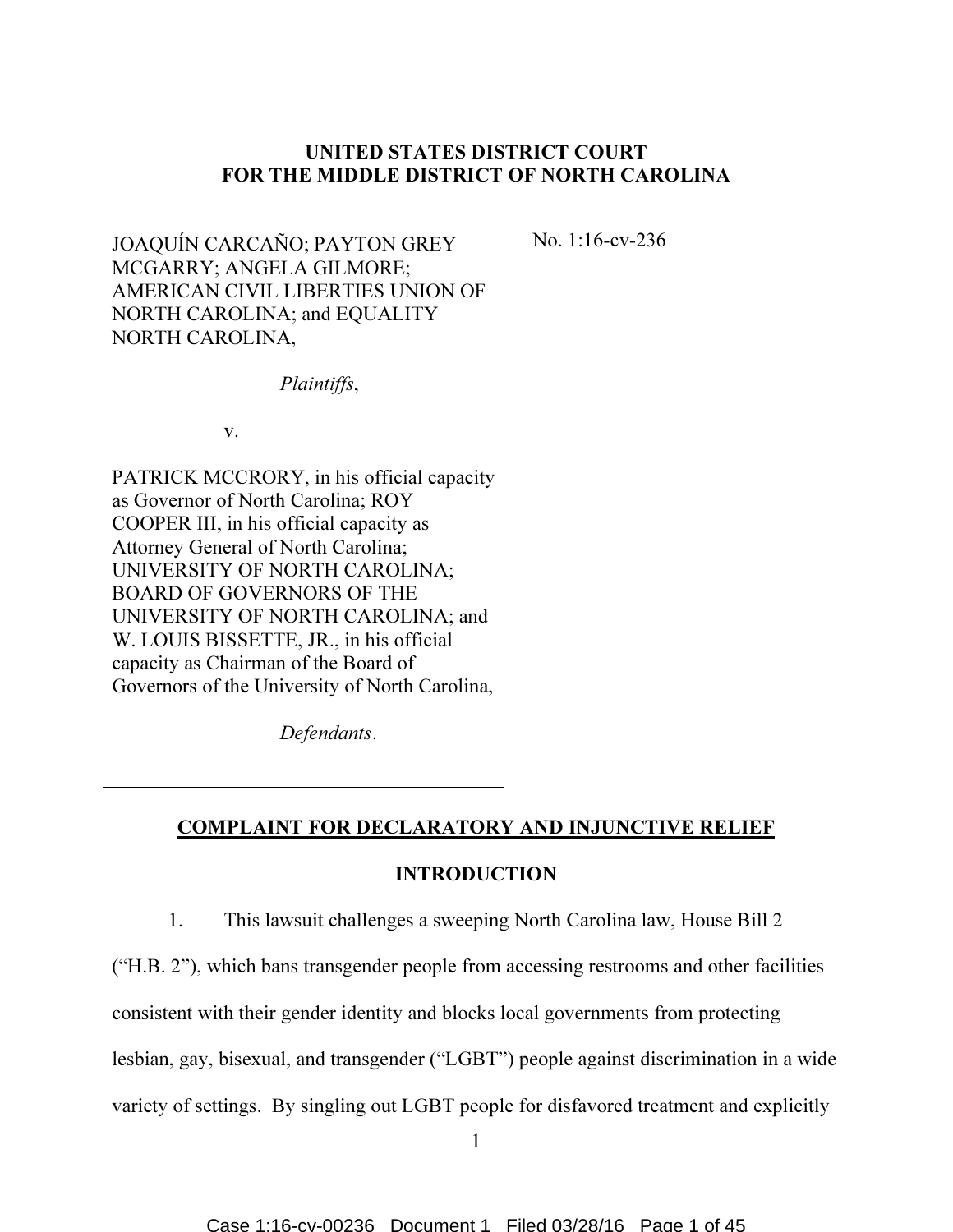writing discrimination against transgender people into state law, H.B. 2 violates the most basic guarantees of equal treatment and the U.S. Constitution.

2. In February 2016, the City of Charlotte enacted an ordinance (the "Ordinance") that extended existing municipal anti-discrimination protections to LGBT people. In light of the pervasive discrimination faced by LGBT people—and particularly transgender people—advocates had long pressed the Charlotte City Council for these protections. Because North Carolina state law does not expressly prohibit discrimination based on sexual orientation or gender identity, many LGBT residents of Charlotte—as well as LGBT residents throughout the state—are exposed to invidious discrimination in their day-to-day lives simply for being themselves. After two hours-long hearings, in which there was extensive public comment on both sides of the issue, the Charlotte City Council voted to adopt the Ordinance.

3. Before the Ordinance could take effect, the North Carolina General Assembly rushed to convene a special session with the express purpose of passing a statewide law that would preempt Charlotte's "radical" move to protect its residents from discrimination. In a process rife with procedural irregularities, the legislature introduced and passed H.B. 2 in a matter of hours, and the governor signed the bill into law that same day. Lawmakers made no attempt to cloak their actions in a veneer of neutrality, instead openly and virulently attacking transgender people, who were falsely portrayed as predatory and dangerous to others. While the discriminatory, stated focus of the legislature in passing H.B. 2—the use of restrooms by transgender people—is on its own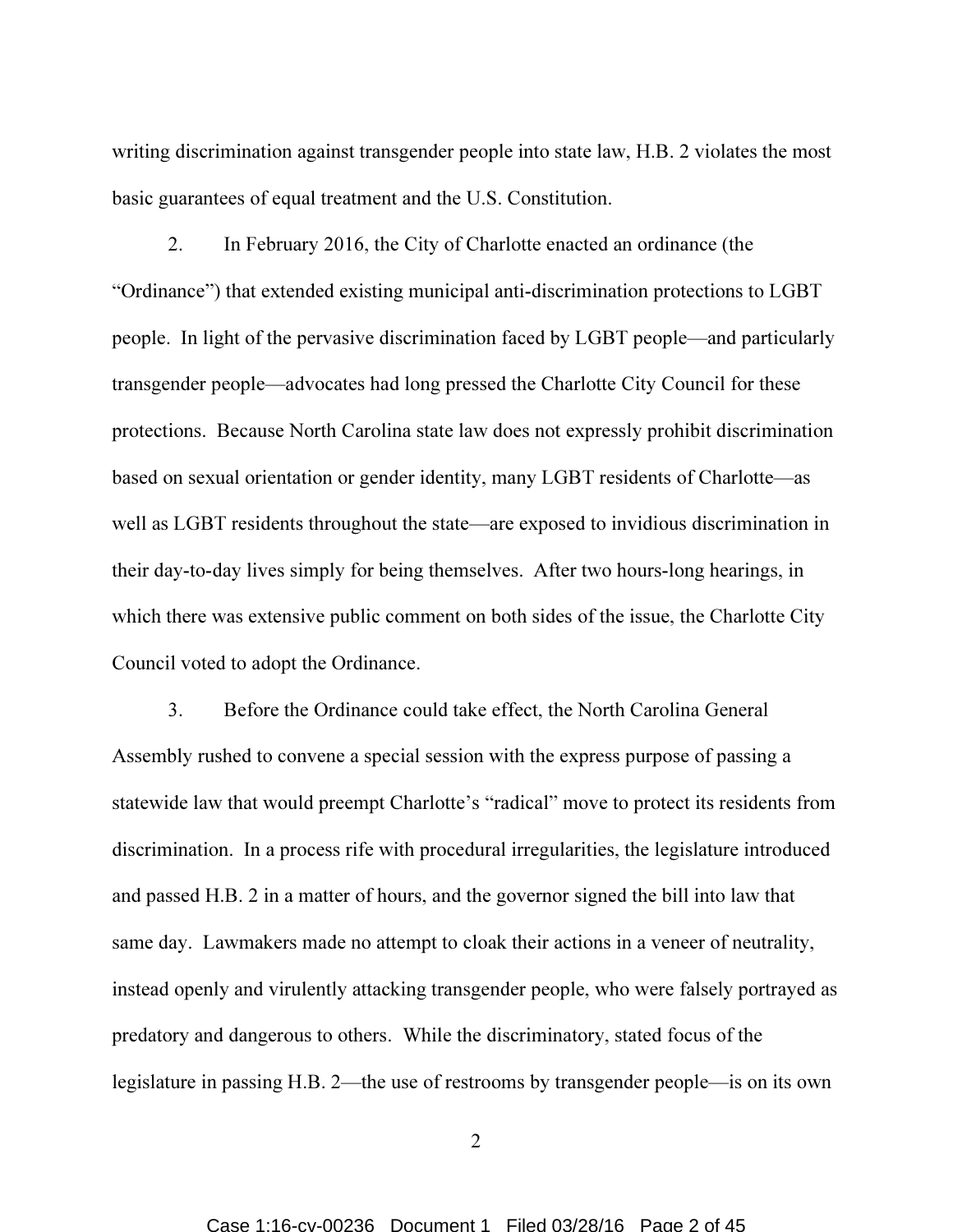illegal and unconstitutional, H.B. 2 in facts wreaks far greater damage by also prohibiting local governments in North Carolina from enacting express anti-discrimination protections based on sexual orientation and gender identity.

4. Plaintiffs are individuals and nonprofit organizations whose members and constituents will be directly impacted by H.B. 2. Like the two transgender plaintiffs in the case, transgender people around the state of North Carolina immediately suffered harm under H.B. 2 in that they are not able to access public restrooms and other singlesex facilities that accord with their gender identity. LGBT people are also harmed by H.B. 2 in that it strips them of or bars them from anti-discrimination protections under local law. Plaintiffs seek a declaratory judgment that H.B. 2 violates their or their members' constitutional and statutory rights to equal protection, liberty, dignity, autonomy and privacy, as well an injunction preliminarily and permanently enjoining enforcement by of H.B. 2 by Defendants.

### PARTIES

### A. Plaintiffs.

5. Plaintiff Joaquín Carcaño ("Mr. Carcaño") is a 27-year-old man who resides in Carrboro, North Carolina. Mr. Carcaño is employed by the University of North Carolina at Chapel Hill ("UNC-Chapel Hill"). He is transgender.

6. Plaintiff Payton Grey McGarry ("Mr. McGarry") is a 20-year-old man who resides in Greensboro, North Carolina. Mr. McGarry is a full-time student at the University of North Carolina at Greensboro ("UNC-Greensboro"). He is transgender.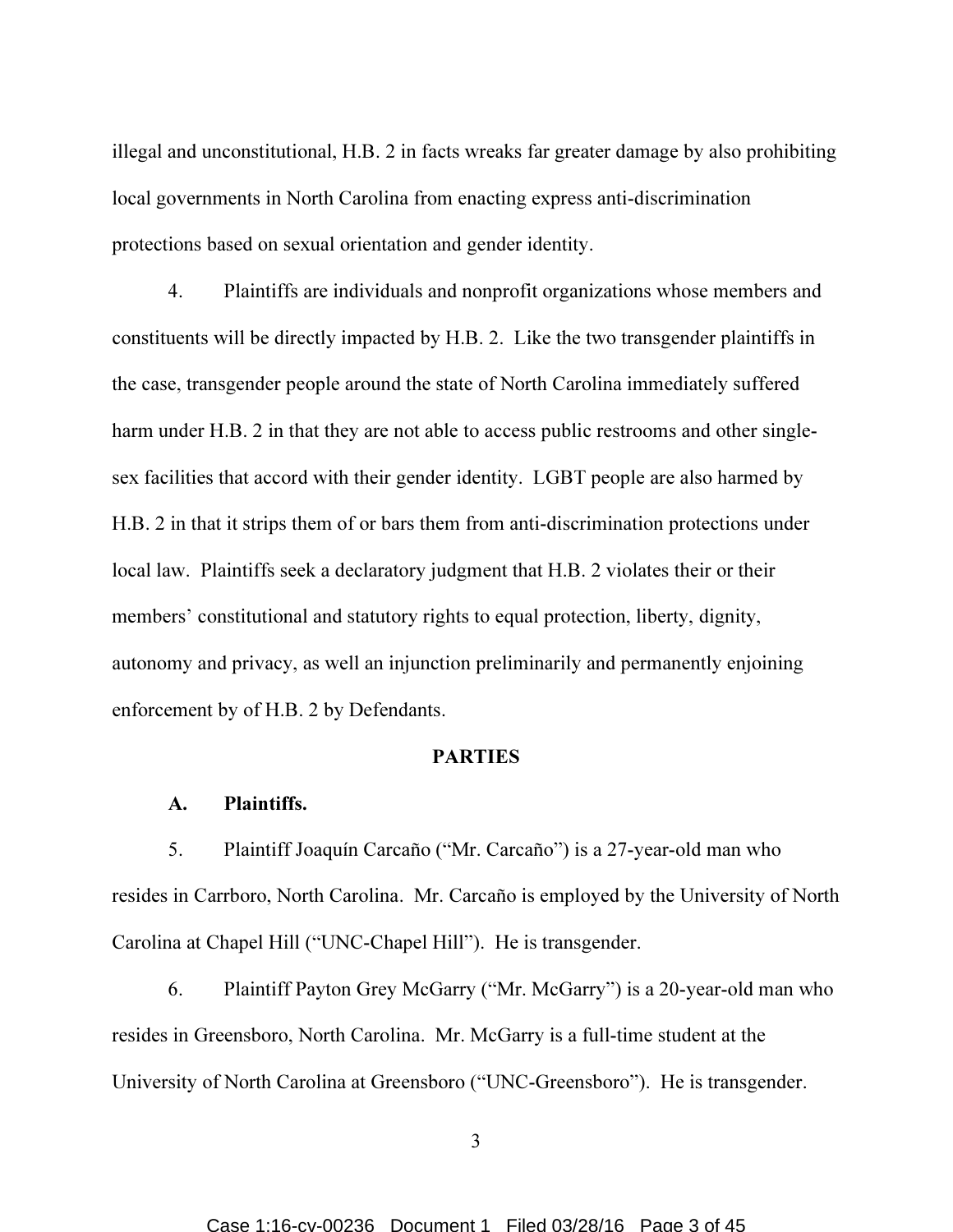7. Plaintiff Angela Gilmore ("Ms. Gilmore") is a 52-year-old woman who resides in Durham, North Carolina and is an Associate Dean and Professor at North Carolina Central University School of Law. Ms. Gilmore is a lesbian.

8. Plaintiff American Civil Liberties Union of North Carolina ("ACLU of NC") is a private, non-profit membership organization with its principal office in Raleigh, North Carolina. It has approximately 8,500 members in the State of North Carolina, including LGBT members. The mission of the ACLU of NC is to defend and advance the individual freedoms embodied in the United States Constitution, including the rights of LGBT people, to be free from invidious discrimination and infringements on their liberty interests. The ACLU of NC sues on behalf of its members, some of whom are transgender individuals who are barred by H.B. 2 from using restrooms and other facilities in accordance with their gender identity in schools and government buildings, and some of whom are lesbian, gay, bisexual, or transgender individuals who have been stripped of or barred from local non-discrimination protections based on their sexual orientation and sex, including gender identity.

9. Plaintiff Equality NC ("Equality NC") is North Carolina's largest nonprofit organization advocating for the rights of lesbian, gay, bisexual, and transgender individuals, with over 100,000 constituents and supporters. Originally founded in 1979 as the North Carolina Human Rights Fund, Equality NC is dedicated to securing equal rights and justice for lesbian, gay, bisexual, and transgender North Carolinians. Equality NC conducts comprehensive campaigns to build public support for equal rights,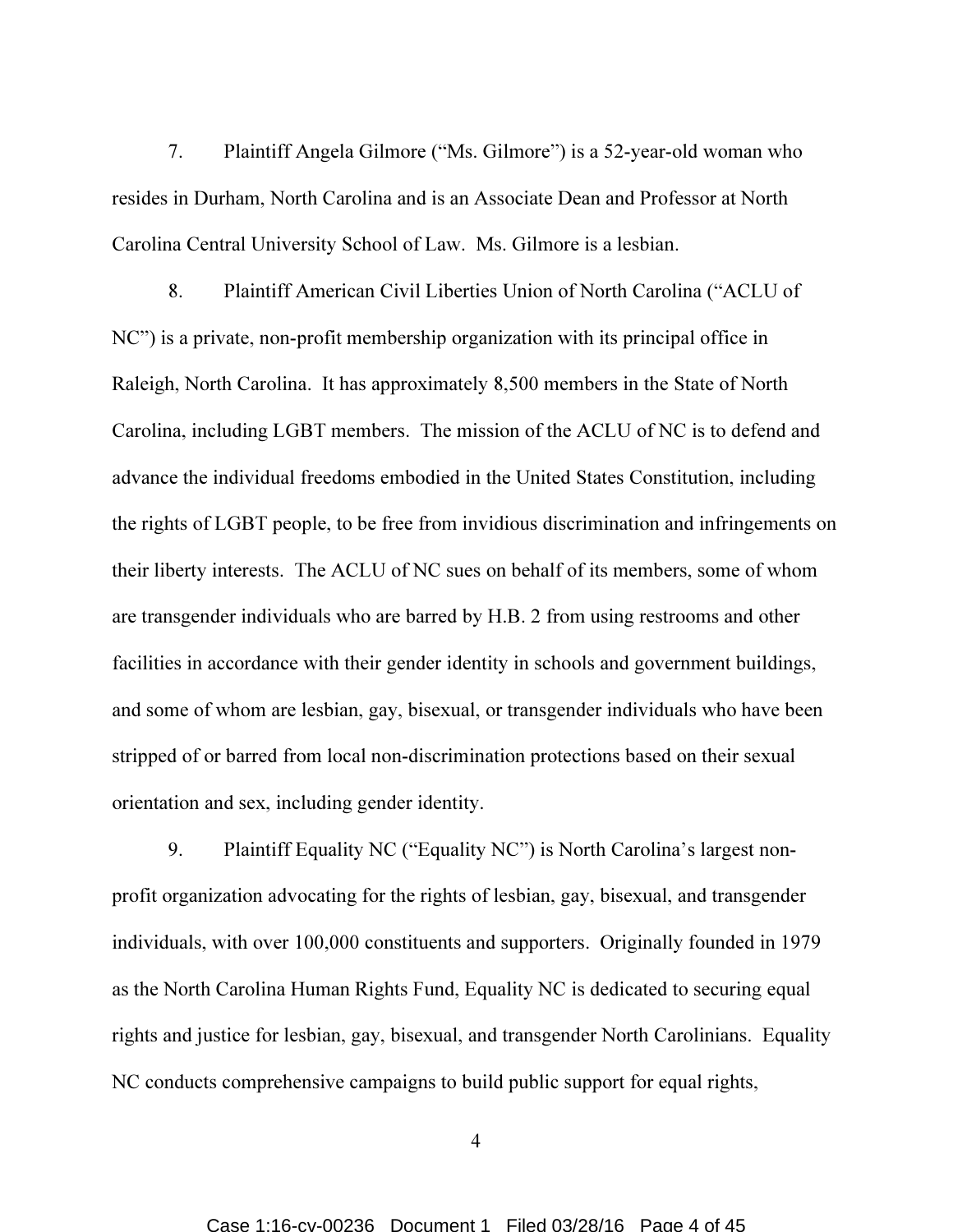advocates with policy-making bodies for the enactment of anti-discrimination protections for LGBT people, and provides educational programming on LGBT issues. Equality NC represents the interests of constituents who would otherwise have standing to participate in this case and have indicia of membership. Because Equality NC's primary function is to protect the rights of LGBT people, its challenge to H.B. 2 is germane to the organization's purpose.

#### B. Defendants.

10. Defendant Patrick McCrory ("Defendant McCrory" or "Governor McCrory" or "the Governor") is sued in his official capacity as the Governor of North Carolina. Pursuant to Article III, Section 1 of the State Constitution, "the executive power of the State" is vested in Defendant McCrory in his capacity as Governor. Article III, Section 5(4) also provides that it is the duty of Defendant McCrory in his capacity as Governor to "take care that the laws be faithfully executed." Governor McCrory is a person within the meaning of 42 U.S.C. § 1983 and was acting under color of state law at all times relevant to this complaint.

11. Defendant Roy Cooper III ("Defendant Cooper" or "Mr. Cooper") is sued in his official capacity as the Attorney General of North Carolina. Pursuant to N.C. Gen. Stat. § 114-2, it is Defendant Cooper's duty in his capacity as Attorney General of North Carolina to appear on behalf of the state in any court or tribunal in any cause or matter, civil or criminal, in which the state may be a party or interested. It is also the duty of Defendant Cooper to defend and enforce the laws of North Carolina. Mr. Cooper is a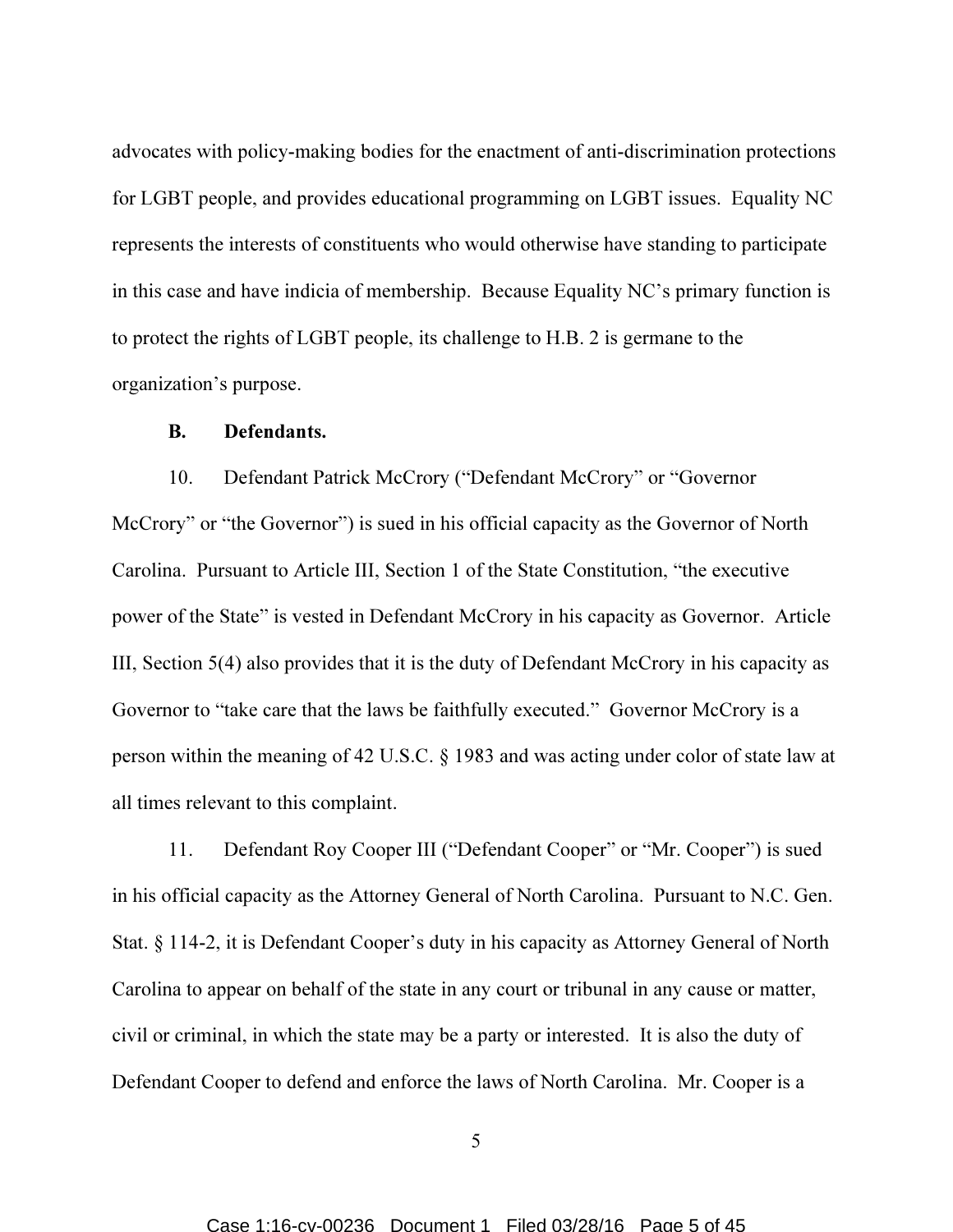person within the meaning of 42 U.S.C. § 1983 and was acting under color of state law at all times relevant to this complaint.

12. Defendant University of North Carolina is an education program or activity receiving federal financial assistance. Defendant University of North Carolina includes its constituent institutions, the University of North Carolina at Chapel Hill, and the University of North Carolina at Greensboro.

13. Defendant Board of Governors of the University of North Carolina ("the Board") is a corporate body charged with the general control, supervision, and governance of the University of North Carolina's constituent institutions. The Board is capable of being sued in "all courts whatsoever" pursuant to N.C. Gen. Stat. § 116-3.

14. Defendant W. Louis Bissette, Jr. ("Defendant Bissette" or "Mr. Bissette") is sued in his official capacity as the Chairman of the Board of Governors of the University of North Carolina and has the power to ensure the Board's compliance with any injunctive relief.

15. Defendants, through their respective duties and obligations, are responsible for enforcing H.B. 2. Each Defendant, and those subject to their direction, supervision, and control, has or intentionally will perform, participate in, aide and/or abet in some manner the acts alleged in this complaint, has or will proximately cause the harm alleged herein, and has or will continue to injure Plaintiffs irreparably if not enjoined. Accordingly, the relief requested herein is sought against each Defendant, as well as all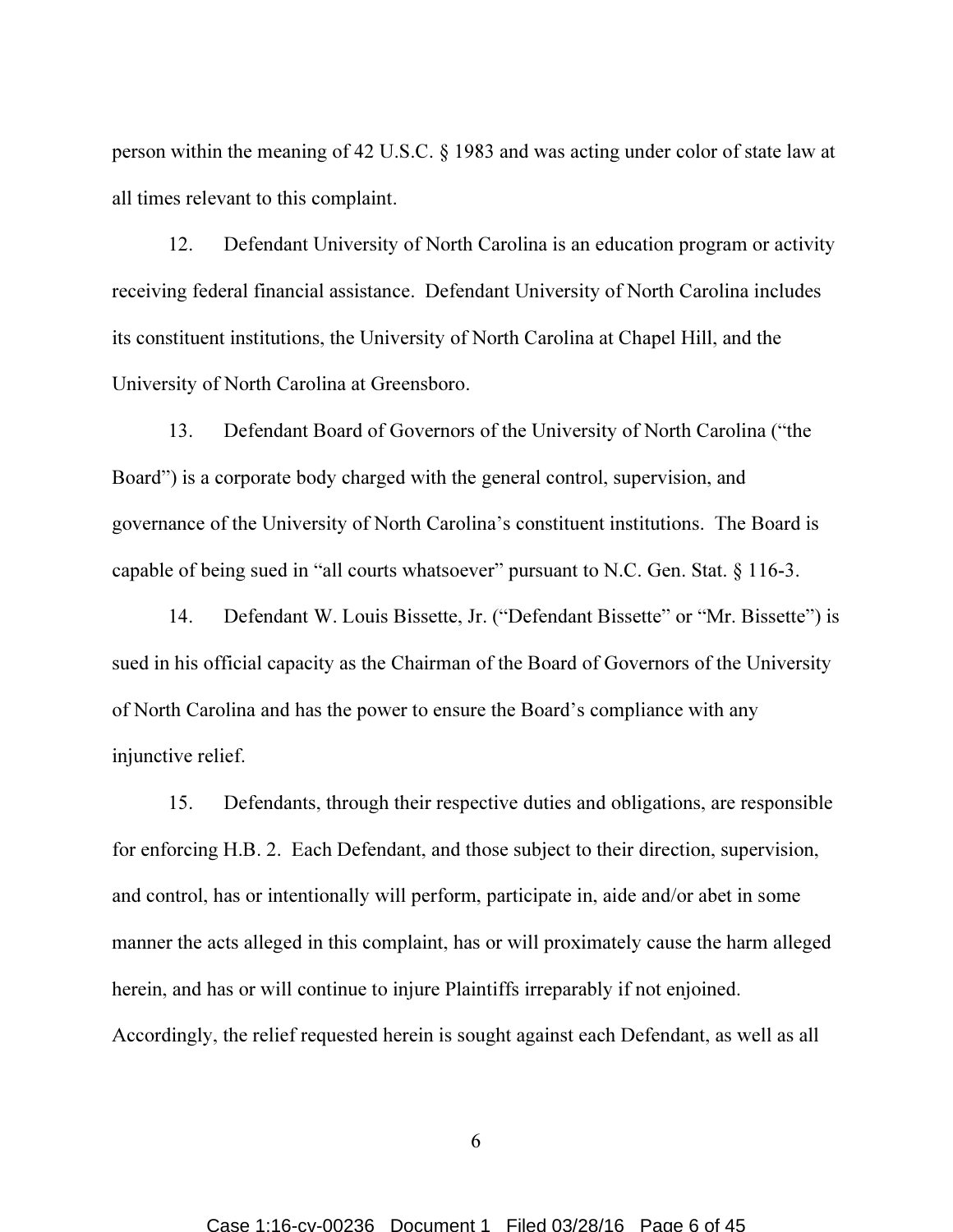persons under their supervision, direction, or control, including but not limited to their officers, employees, and agents.

#### JURISDICTION AND VENUE

16. This action arises under 42 U.S.C. § 1983 to redress the deprivation under color of state law of rights secured by the United States Constitution and under Title IX of the Education Amendments of 1972, 20 U.S.C. § 1681, et seq. ("Title IX").

17. This Court has original jurisdiction over the subject matter of this action pursuant to 28 U.S.C. §§ 1331 and 1343 because the matters in controversy arise under laws of the United States and the United States Constitution.

18. Venue is proper in this Court under 28 U.S.C. § 1391(b)(1) and (2) because Defendant University of North Carolina resides within the District, and all Defendants reside within the State of North Carolina; and because a substantial part of the events that gave rise to the Plaintiffs' claims took place within the District.

19. This Court has the authority to enter a declaratory judgment and to provide preliminary and permanent injunctive relief pursuant to Rules 57 and 65 of the Federal Rules of Civil Procedure, and 28 U.S.C. §§ 2201 and 2202.

20. This Court has personal jurisdiction over Defendants because they are domiciled in North Carolina.

### FACTUAL ALLEGATIONS

### A. Plaintiffs.

21. Plaintiff Joaquín Carcaño works for UNC-Chapel Hill's Institute for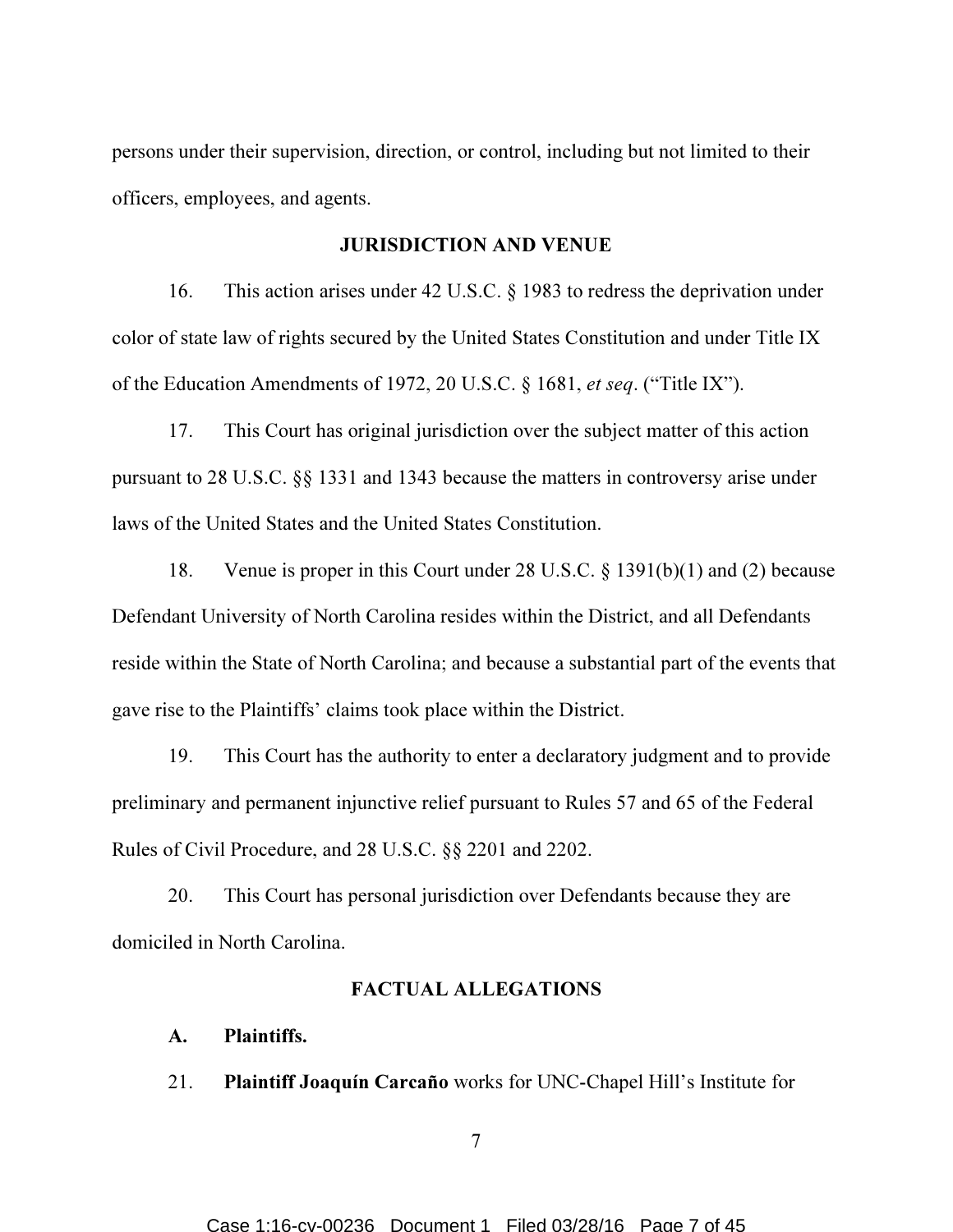Global Health and Infectious Disease as a Project Coordinator. The project that he coordinates provides medical education and services such as HIV testing to the Latino/a population.

22. Mr. Carcaño is a man.

23. Until the passage of H.B. 2, Mr. Carcaño was recognized and treated like all other men at his work at UNC-Chapel Hill.

24. Mr. Carcaño is transgender. What that means is that his sex assigned at birth was female, as his birth certificate reflects, but that designation does not accurately reflect his gender identity, which is male.

25. A person's gender identity refers to the person's internal sense of belonging to a particular gender. There is a medical consensus that gender identity is innate and that efforts to change a person's gender identity are unethical and harmful to a person's health and well-being.

26. The gender marker on a birth certificate is designated at the time of birth generally based upon the appearance of external genitalia. However, determinations of sex can involve multiple factors, such as chromosomes, hormone levels, internal and external reproductive organs, and gender identity.

27. Gender identity is the primary determinant of sex.

28. Mr. Carcaño was diagnosed with gender dysphoria, the medical diagnosis for the clinically significant distress that individuals whose gender identity differs from the sex they were assigned at birth can experience.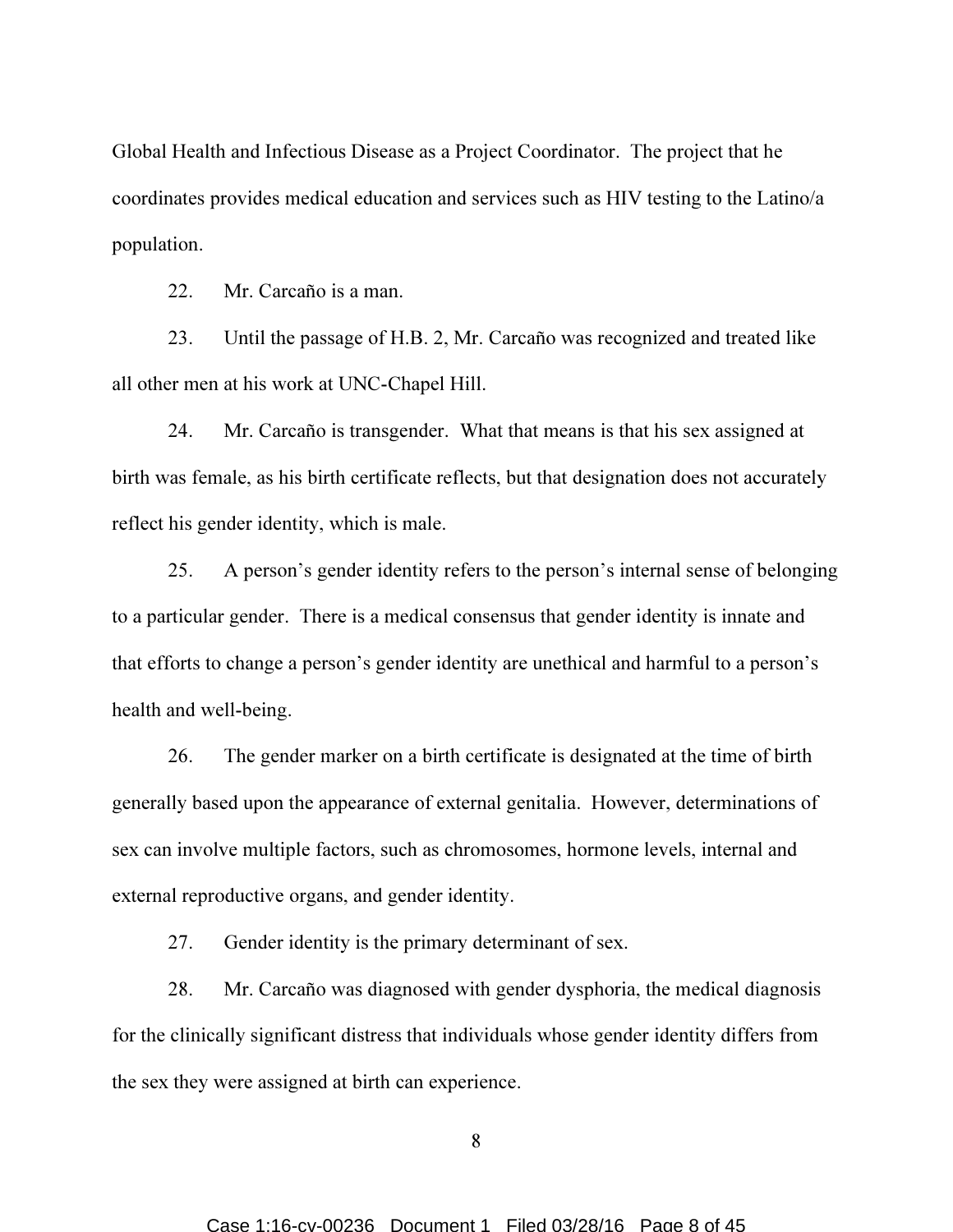29. Gender dysphoria is a serious medical condition that if left untreated can lead to clinical distress, debilitating depression, and even suicidal thoughts and acts.

30. Gender dysphoria is a condition recognized in the American Psychiatric Association's Diagnostic and Statistical Manual of Mental Disorders, Fifth ed. (2013) (DSM-V), and by the other leading medical and mental health professional groups, including the American Medical Association and the American Psychological Association.

31. Medical treatment for gender dysphoria must be individualized for the medical needs of each patient.

32. Treatment for gender dysphoria includes living one's life consistent with one's gender identity, including when accessing single-sex spaces like restrooms and locker rooms.

33. Forcing a transgender person to use single-sex spaces that do not match the person's gender identity is inconsistent with medical protocols and can cause anxiety and distress to the transgender person and result in harassment of and violence against them.

34. Mr. Carcaño was born and raised in South Texas. Since a very young age, around 7 or 8 years old, Mr. Carcaño was aware that he did not feel like a girl, but he did not know how to express how he felt.

35. Mr. Carcaño ultimately acknowledged his male gender identity to himself later in his adult life.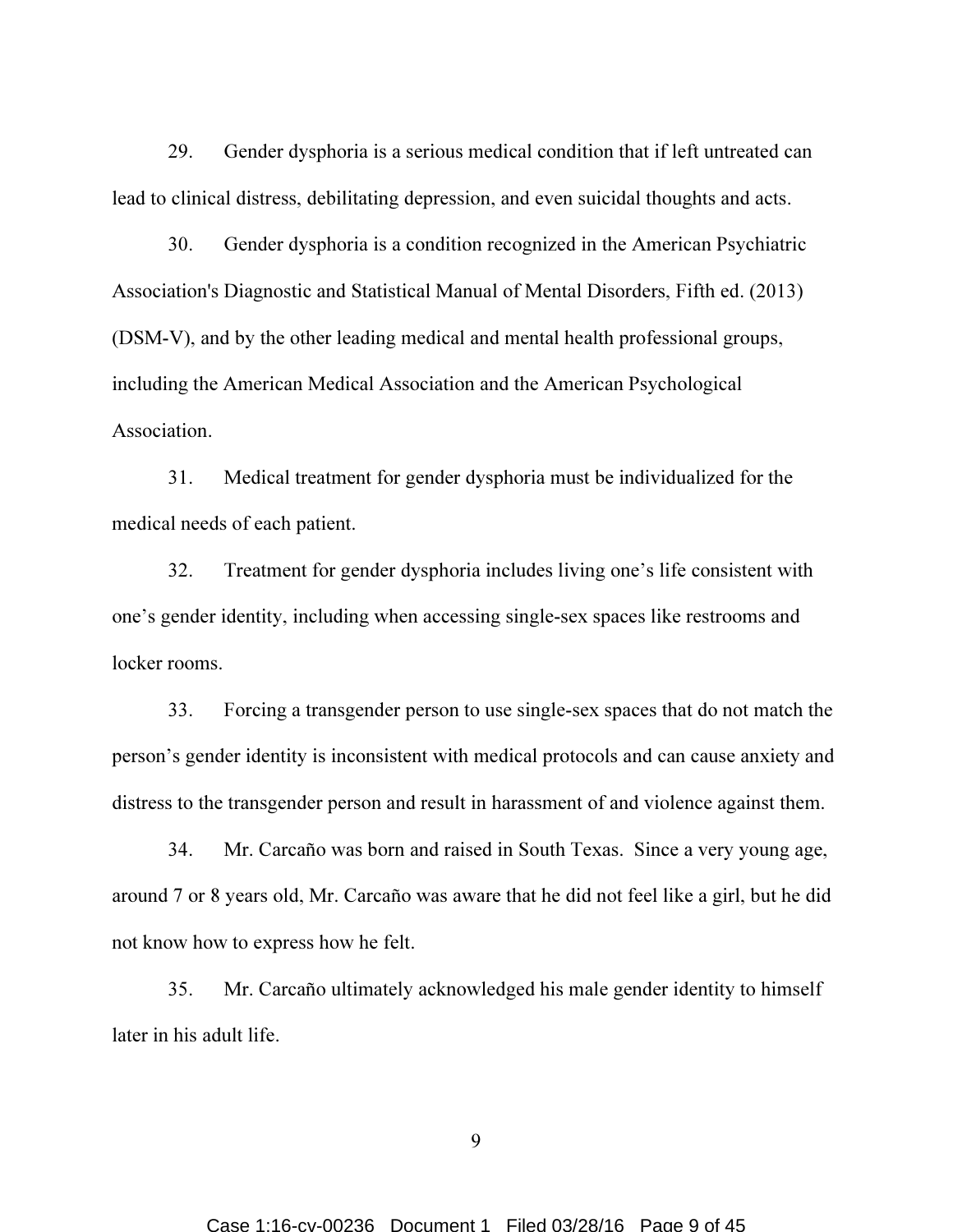36. Mr. Carcaño has been in the continuous care of a licensed mental health clinician since 2013, who diagnosed Mr. Carcaño with gender dysphoria. Mr. Carcaño initially sought treatment for depression, which was caused in part by his gender dysphoria.

37. Mental health and medical professionals worldwide recognize and follow the evidence-based standards of care for the treatment of gender dysphoria developed by the World Professional Association for Transgender Health ("WPATH"). After diagnosing Mr. Carcaño with gender dysphoria, his therapist developed a course of treatment consistent with those standards. The goal of such treatment is to alleviate distress by helping a person live congruently with the person's gender identity, the primary determinant of sex. Consistent with that treatment and his identity, in January 2015, Mr. Carcaño explained to his family and friends that he was a man.

38. A critical component of the WPATH Standards of Care is a social transition to living full-time consistently with the individual's gender identity. For Mr. Carcaño, that includes living in accordance with his gender identity in all respects, including the use of a male name and pronouns and use of the men's restrooms.

39. For transgender adults, it is critical that social transition include transition in the workplace, including with respect to restrooms. Excluding a transgender man from the restroom that corresponds to his gender identity, or forcing him to use a separate facility from other men, communicates to the entire workplace that he should not be recognized as a man and undermines the social transition process.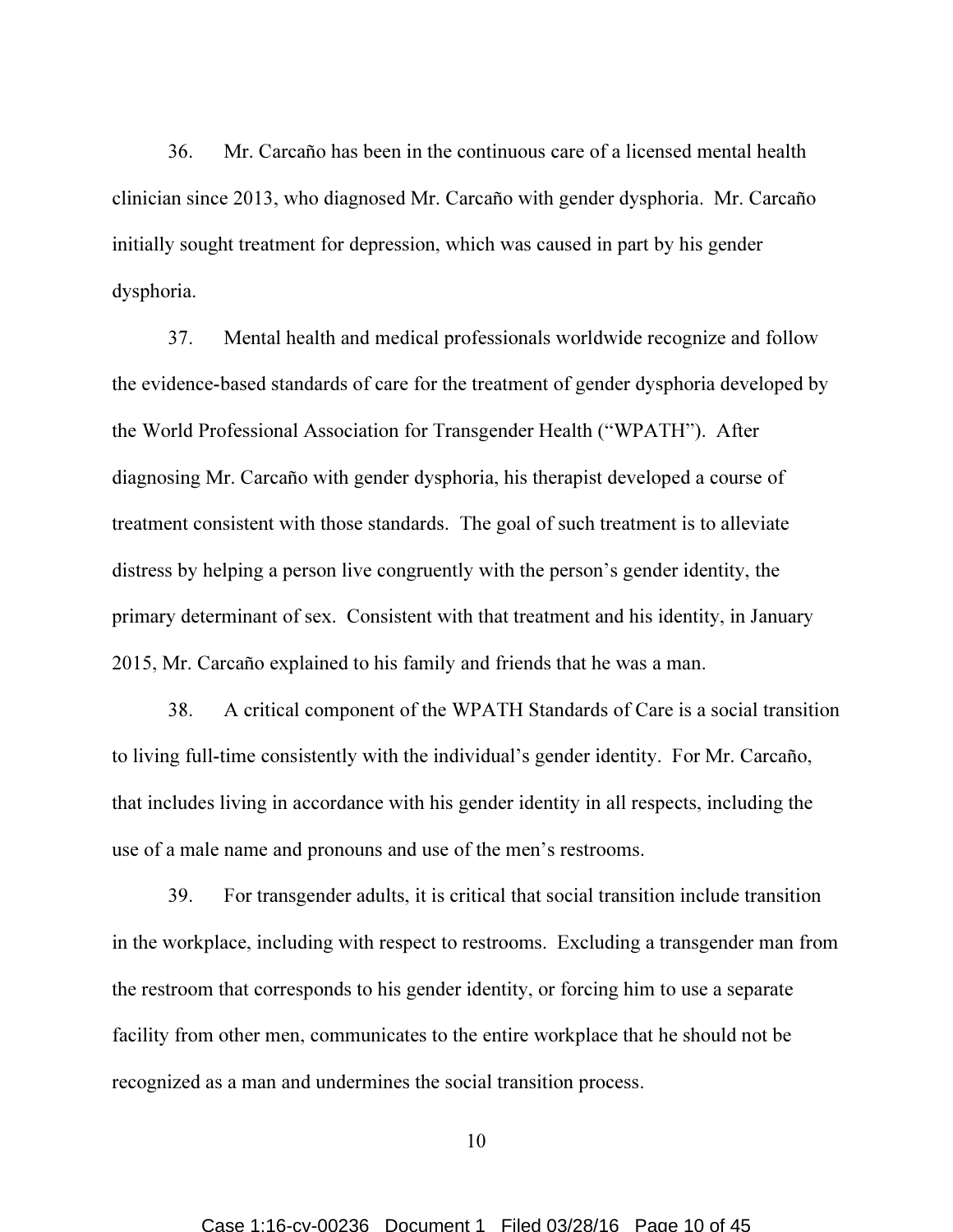40. Mr. Carcaño also began using Joaquín as his first name in January 2015. His friends, family, and coworkers now recognize him as a man, and they refer to him using his male name and male pronouns.

41. Also consistent with the WPATH Standards of Care, Mr. Carcaño's physician recommended and prescribed hormone treatment, which Mr. Carcaño has received since May 2015. For both hormone therapy and surgical treatment, the WPATH Standards of Care require persistent, well-documented gender dysphoria, which is a criterion that Mr. Carcaño satisfied. Among other therapeutic benefits, the hormone treatment has deepened Mr. Carcaño's voice, increased his growth of facial hair, and given him a more masculine appearance. This treatment helped alleviate the distress Mr. Carcaño experienced due to the discordance between his birth-assigned sex and his identity and helped him to feel more comfortable with who he is.

42. As part of the treatment for his gender dysphoria, Mr. Carcaño also obtained a bilateral mastectomy in January 2016. Consistent with WPATH Standards of Care, Mr. Carcaño satisfied the requirement of having a referral from a qualified mental health professional in order to obtain the surgical treatment.

43. As part of his social transition, Mr. Carcaño began using the men's restroom at work and elsewhere in late 2015, which occurred without incident for the five months or so before H.B. 2's enactment. Mr. Carcaño's therapist had also specifically recommended that he use only the men's restroom. She was concerned that using the women's restroom could compromise his mental health, well-being, and safety. By late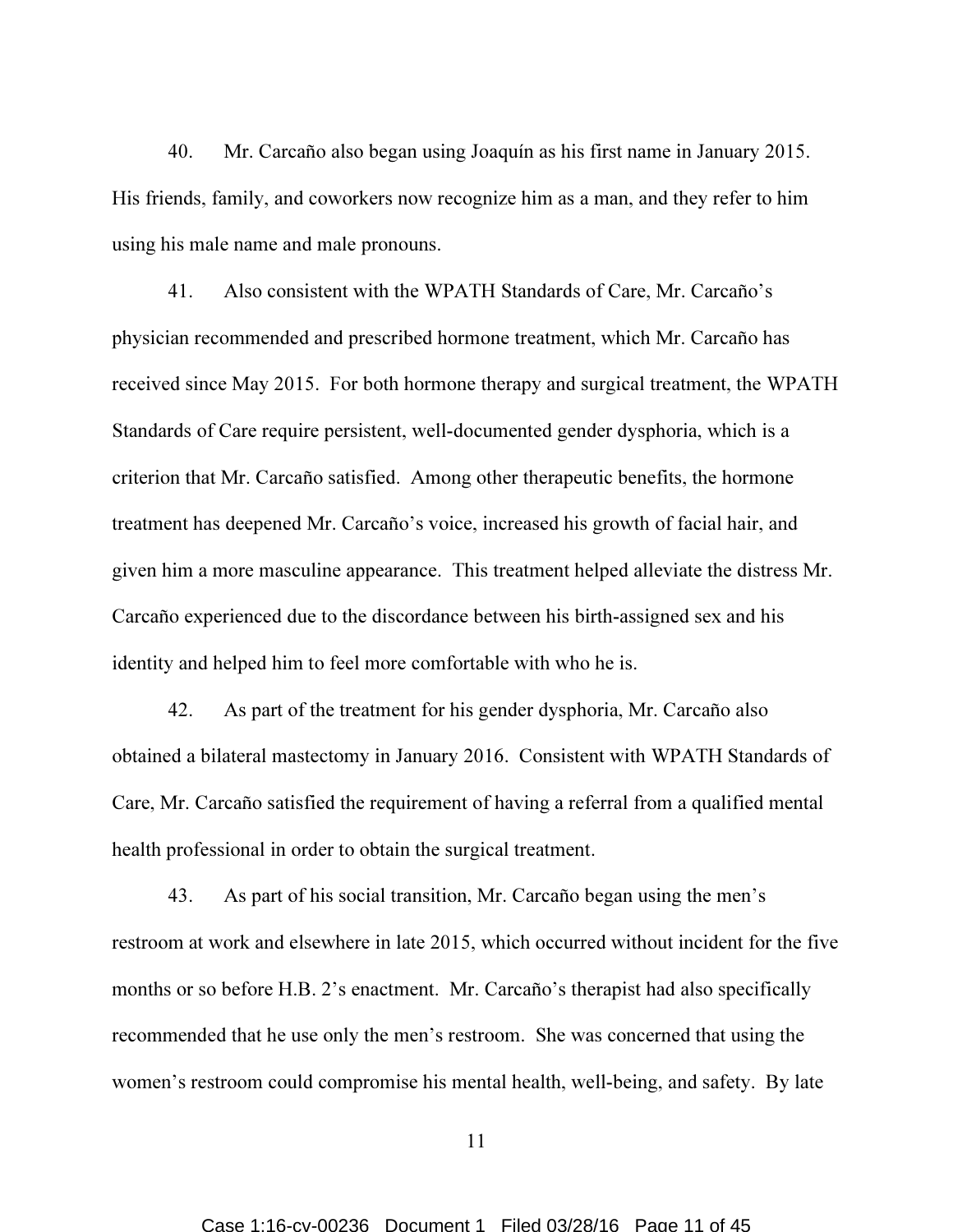2015, Mr. Carcaño had facial hair facilitated by hormone treatment, and his therapist indicated that others would recognize Mr. Carcaño as male based on his physical appearance.

44. Mr. Carcaño is now comfortable with the status of his treatment and, with the exception of the distress now caused by the passage of H.B. 2, his distress has been managed through the clinically recommended treatment he has received. He plans to continue treatment under the supervision of medical professionals and based on his medical needs.

45. Apart from the building where he works, Mr. Carcaño also used other men's restrooms on the UNC-Chapel Hill campus without incident for approximately five months prior to H.B. 2's passage. In addition, when out in public, such as at restaurants and stores, Mr. Carcaño uses the men's restroom.

46. The only restrooms on the floor where Mr. Carcaño works at UNC-Chapel Hill are designated either for men or for women. There are no restrooms in the building where Mr. Carcaño works that are not designated either for men or women. All the restrooms in the building are multiple occupancy.

47. If Mr. Carcaño could not use the men's restroom at UNC-Chapel Hill, he would have to leave campus and find a local business in order to use the men's restroom; or he would have to locate a restroom not designated for either men or women elsewhere on campus. Either way, preventing him from using the multiple occupancy restrooms that other men are able to use is stigmatizing and marks him as different and lesser than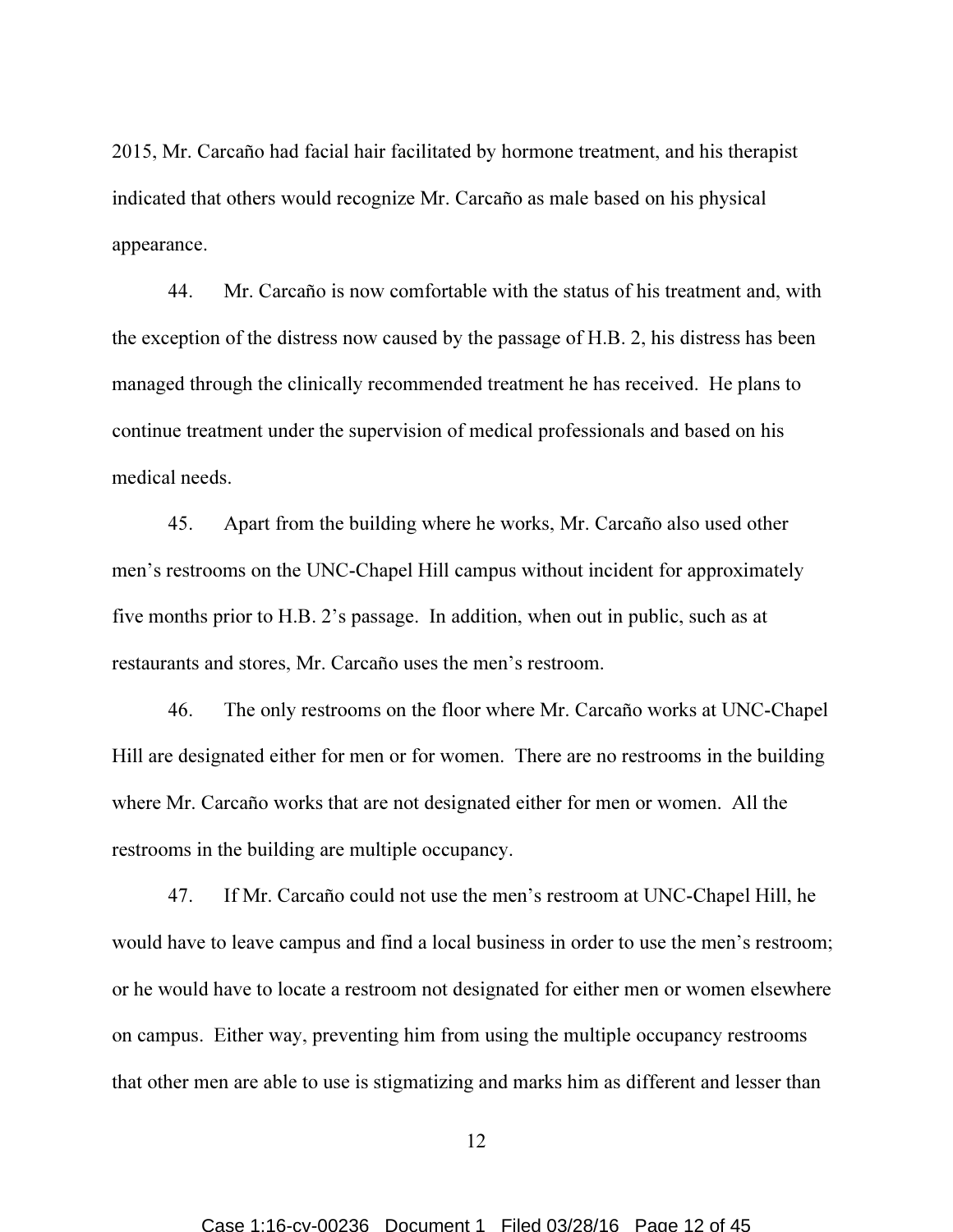other men. It also interferes with his ability to perform his job duties by requiring him to leave his building each time he needs to use the restroom throughout the workday.

48. Using the women's restroom is not a viable option for Mr. Carcaño, just as it would not be a viable option for non-transgender men to be forced to use the women's restroom. Forcing Mr. Carcaño to use the women's restroom would also cause substantial harm to his mental health and well-being. It would also force him to disclose to others the fact that he is transgender, which itself could lead to violence and harassment.

49. The idea of being forced into the women's restroom causes Mr. Carcaño to experience significant anxiety as he knows that it would be distressing for him and uncomfortable for others. He fears for his safety because of the passage of H.B. 2.

50. Mr. Carcaño also visits public agencies as defined by N.C. Gen. Stat. § 143-760(4), and intends to and will do so in the future. For example, as part of his job at UNC-Chapel Hill, Mr. Carcaño has had to visit the offices North Carolina Department of Health and Human Services many times in the past, and he will continue to need to do so in the future. Prior to passage of H.B. 2, he used the men's restroom while at their office, but he will be banned from doing so in the future under H.B. 2.

51. Similarly, Mr. Carcaño has visited state courthouses in Chapel Hill as part of a process to obtain a name change from his current legal name, which includes a traditionally female first name, to the name he currently uses. Because that name change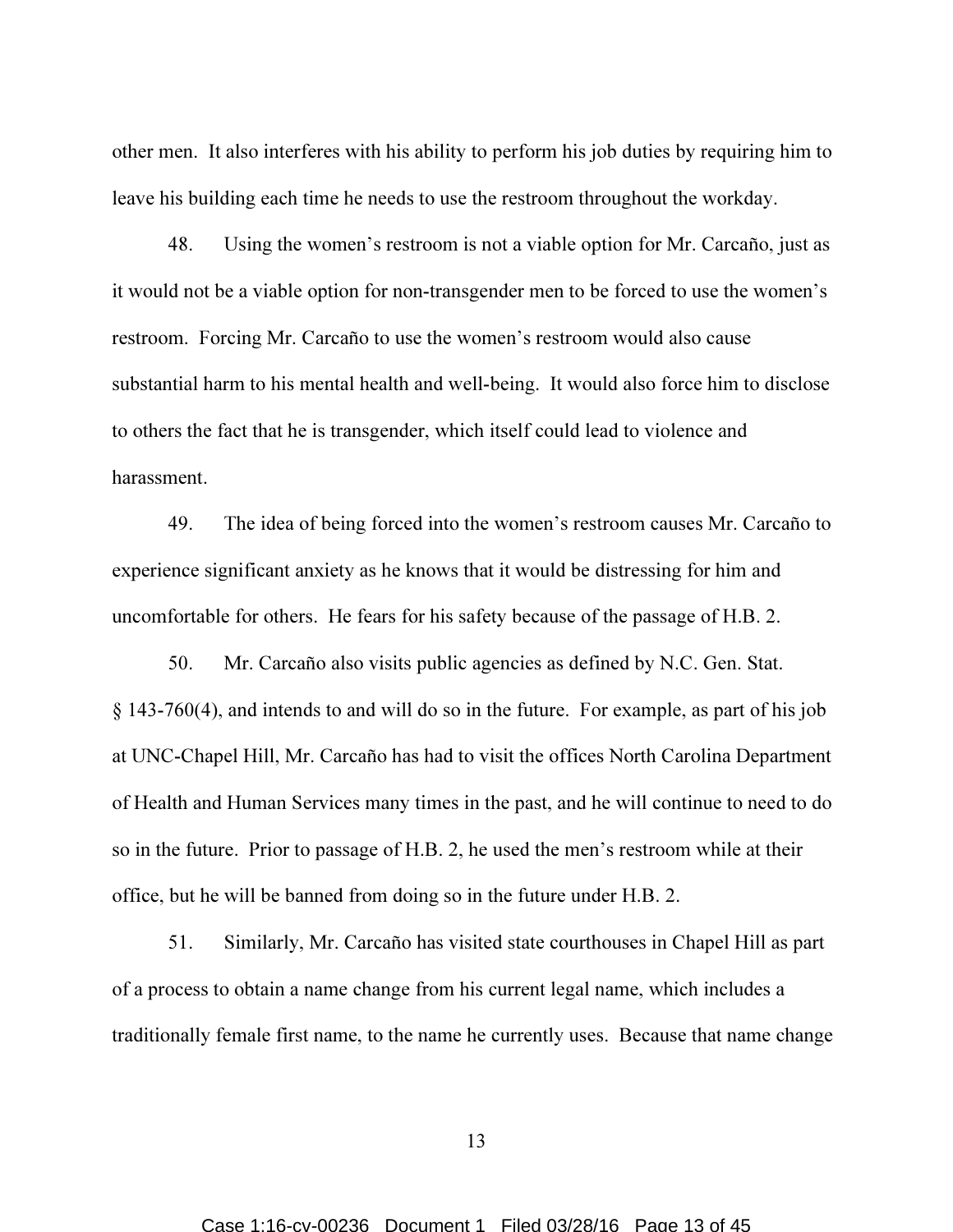process is ongoing, Mr. Carcaño will continue to visit state courthouses in the future, but he will be banned from using the men's restroom there under H.B. 2.

52. Mr. Carcaño has also visited the Division of Motor Vehicles under the North Carolina Department of Transportation on prior occasions (e.g., to obtain a driver's license) and anticipates doing so again in the future, where he will be banned from using the men's restroom under H.B. 2.

53. Mr. Carcaño also regularly uses the North Carolina Rest Area System, which maintains public restrooms along highways and is operated by the North Carolina Department of Transportation. For example, he uses the restrooms provided by that system when he travels approximately once a month to visit his brother in Atlanta, and when he visits Washington, D.C. periodically. He will need to continue to use those restrooms in the future, but he will be banned from using the men's restroom under H.B.2.

54. There have been no incidents or, to the best of Mr. Carcaño's knowledge, complaints related to his use of the restrooms designated for men.

55. Mr. Carcaño is a member of the ACLU of NC.

56. Plaintiff Payton Grey McGarry is a full-time student at the University of North Carolina at Greensboro ("UNC-Greensboro") where he is double majoring in Business Administration and Accounting. He is also a skilled musician and has played trumpet in many ensembles at UNC-Greensboro. He plays the guitar, baritone, clarinet, and saxophone.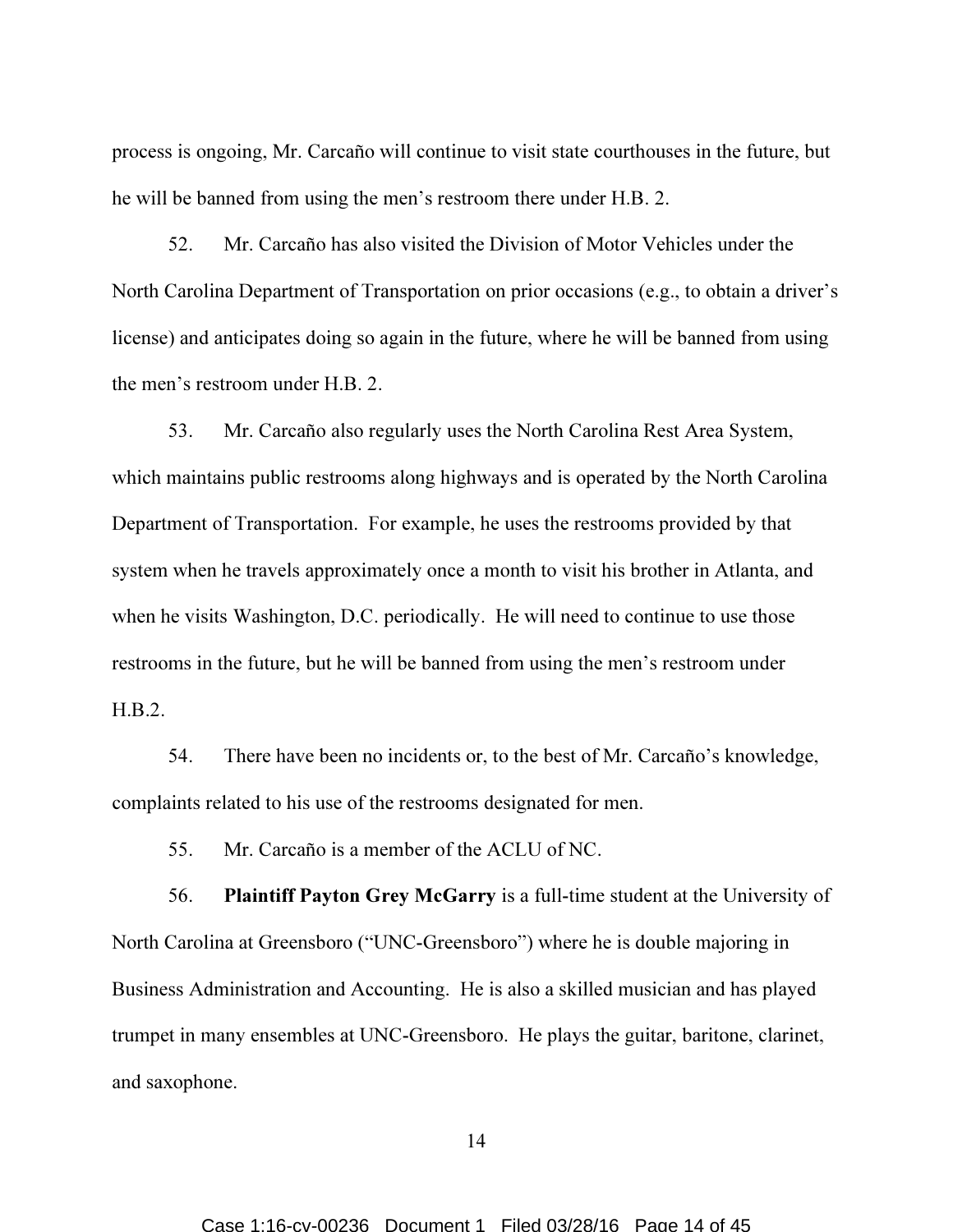57. Mr. McGarry is close to his family and has a younger brother who is also a member of the LGBT community. Mr. McGarry hopes to use his education to eventually go to law school and work to defend people's civil rights.

58. Mr. McGarry is a man.

59. Mr. McGarry is transgender. As is true for Mr. Carcaño, Mr. McGarry's sex assigned at birth was female, as his birth certificate reflects, but that designation does not conform to his gender identity, which is male.

60. Mr. McGarry was diagnosed with gender dysphoria.

61. Mr. McGarry was born and raised in Wilson, North Carolina. Throughout his childhood, Mr. McGarry felt like a boy and never really thought of himself as a girl. It was not until he started to go through puberty that he began to wrestle with the disconnect between his identity as a boy and his assigned birth sex.

62. Mr. McGarry realized while he was in high school that he is transgender.

63. In October of 2013, during his senior year in high school, Mr. McGarry began mental health treatment with a licensed clinical social worker who diagnosed him with gender dysphoria.

64. After diagnosing Mr. McGarry with gender dysphoria, his therapist developed a course of treatment in accordance with medical standards for treating the condition.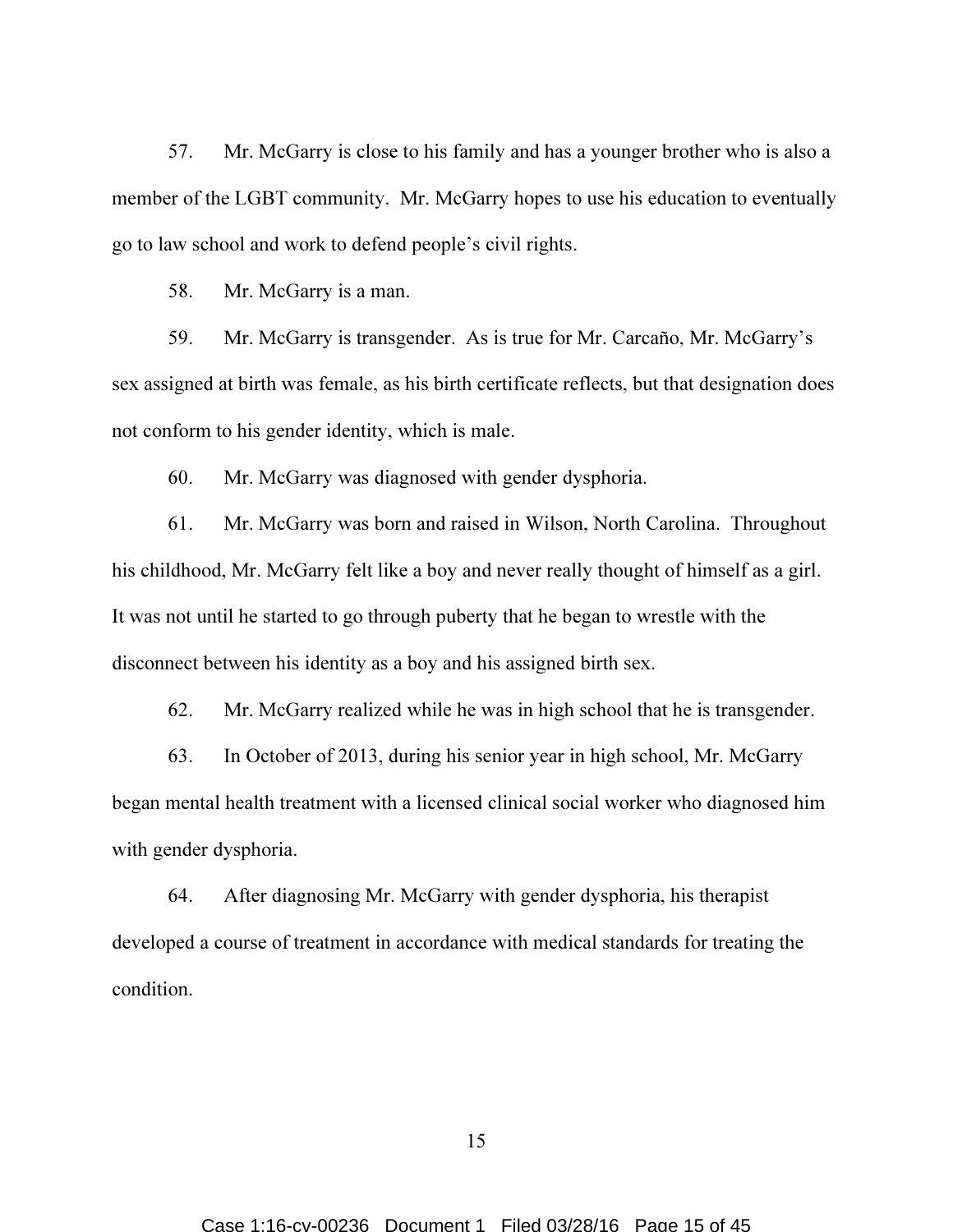65. Consistent with that treatment and his identity, in the fall and winter of 2013, Mr. McGarry explained to his friends and family that he is male and began to use male pronouns.

66. In April of 2014, under the care of an endocrinologist, Mr. McGarry began hormone therapy. This treatment helped alleviate the distress Mr. McGarry experienced due to the discordance between his birth-assigned sex and his identity and helped him to feel more comfortable with who he is.

67. By the time he graduated high school in June of 2014, Mr. McGarry used the name Payton and male pronouns in all aspects of his life. He is known as Payton McGarry to his family, friends, and peers, although he has not yet changed his legal first name to Payton.

68. In the fall of 2014, Mr. McGarry enrolled as a freshman at UNC-Greensboro as Payton McGarry and as male.

69. Since arriving at UNC-Greensboro, Mr. McGarry has identified and has been known to others as male for all purposes.

70. Mr. McGarry is a member of Phi Mu Alpha Sinfonia, a music fraternity, and is the Vice President of the Iota Epsilon Chapter of that fraternity. His fraternity brothers are aware that he is transgender and have no concerns with his use of men's restrooms and locker rooms.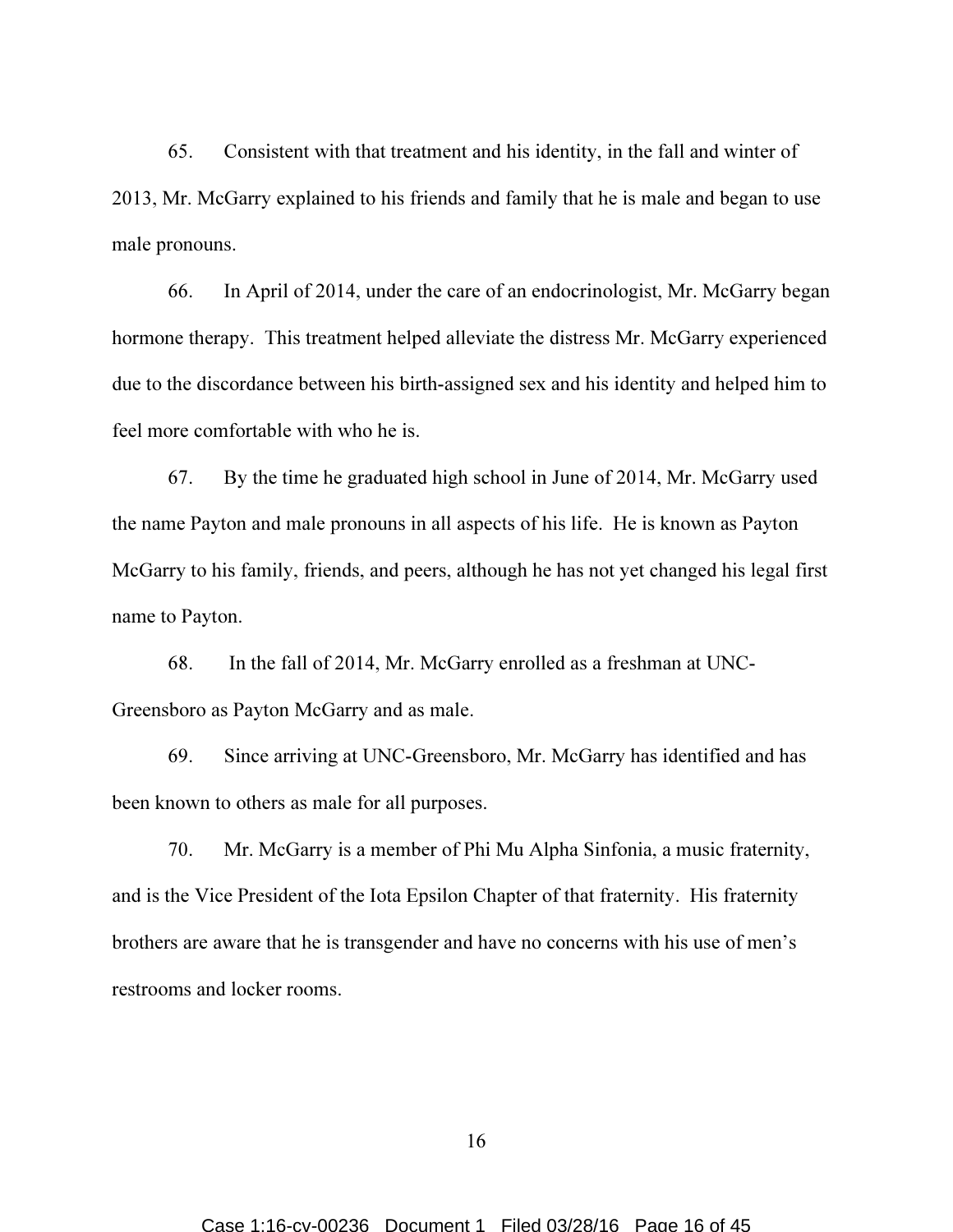71. Though Mr. McGarry currently lives off campus, he is on campus six or seven days per week and always uses the restroom designed for men in on-campus buildings.

72. Mr. McGarry regularly uses the locker room facilities at UNC-Greensboro and always uses the facilities designed for men.

73. For the past year and a half since he enrolled at UNC-Greensboro, Mr. McGarry has used the men's restrooms and locker rooms on-campus without incident. Mr. McGarry is unaware of any instance in which any person has complained about his use of the men's restroom or locker room.

74. Mr. McGarry works part-time as a visual technician for marching bands at different high schools around the state and regularly uses the bathroom for men when working as a visual technician. There have been no incidents or, to the best of Mr. McGarry's knowledge, complaints related to his use of the restrooms designated for men.

75. In addition, when out in public, such as at restaurants and stores, Mr. McGarry always uses the men's restroom.

76. To Mr. McGarry's knowledge, there are very few single-user restrooms on the UNC-Greensboro campus and in many buildings where he has classes there are no single user bathrooms.

77. If Mr. McGarry could not use the men's restroom at UNC-Greensboro, he would have to search for single-user restrooms outside of the buildings where his classes are held every time he had to use the restroom. This would disrupt his ability to attend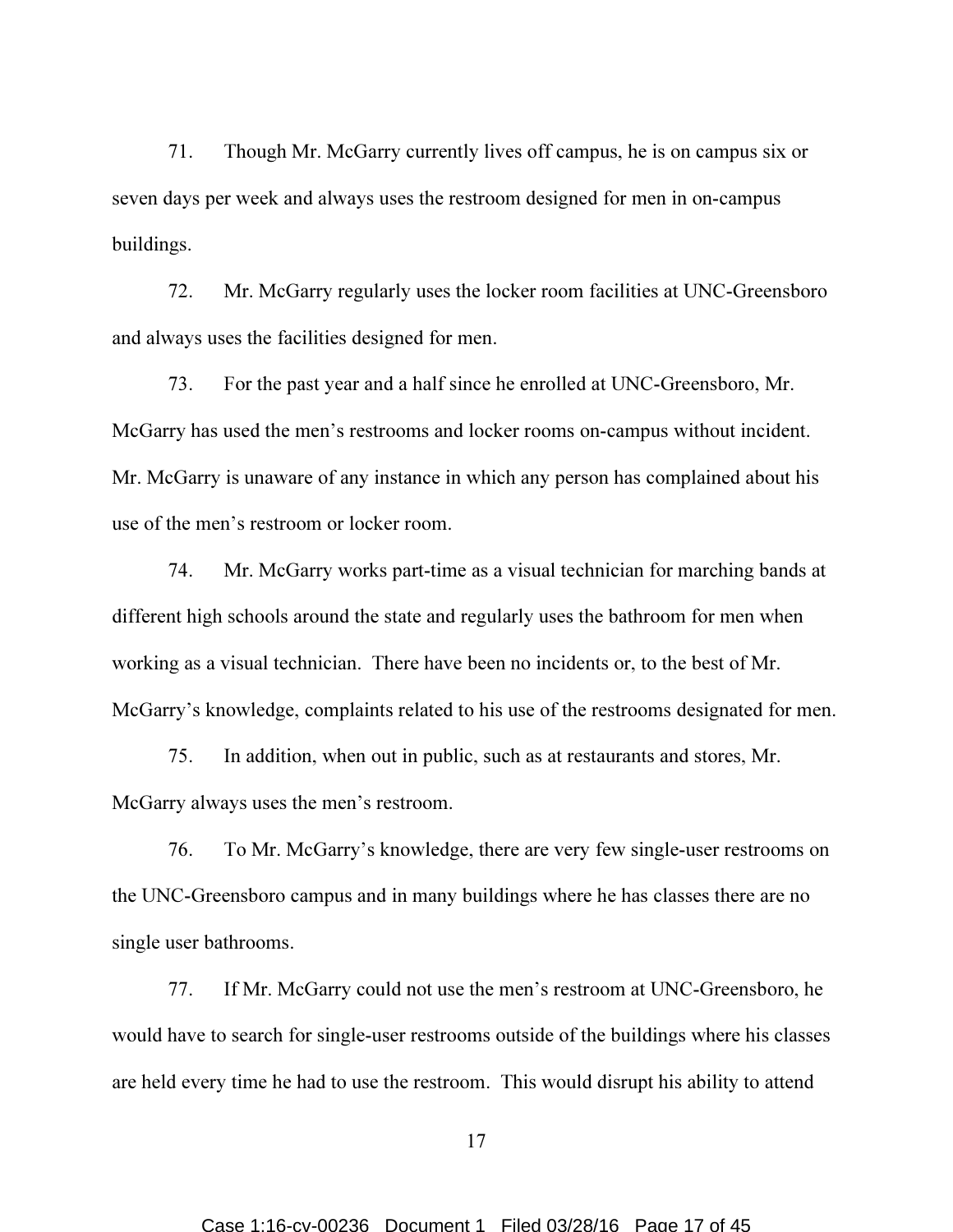class and would interfere with his educational opportunities. Expelling him from the multiple occupancy restrooms and locker rooms available to all other male students is stigmatizing and marks him as different and lesser than other men.

78. Since he started testosterone two years ago, Mr. McGarry's voice has deepened and his face and body have become more traditionally masculine in appearance.

79. Using the women's restroom is not a viable option for Mr. McGarry, just as it would not be a viable option for non-transgender men to be forced to use the women's restroom. Forcing Mr. McGarry to use the women's restroom would also cause substantial harm to his mental health and well-being. It would also force him to disclose to others the fact that he is transgender, which itself could lead to violence and harassment.

80. The idea of being forced into the women's restroom causes Mr. McGarry to experience significant anxiety as he knows that it would be distressing for him and uncomfortable for others. He fears for his safety because of the passage of H.B. 2.

81. Mr. McGarry has also visited public agencies as defined by N.C. Gen. Stat. § 143-760(4), and intends to and will do so in the future. For example, Mr. McGarry has visited the Division of Motor Vehicles under the North Carolina Department of Transportation on prior occasions (e.g., to obtain a driver's license) and anticipates doing so again in the future, where he will be banned from using the men's restroom under H.B. 2.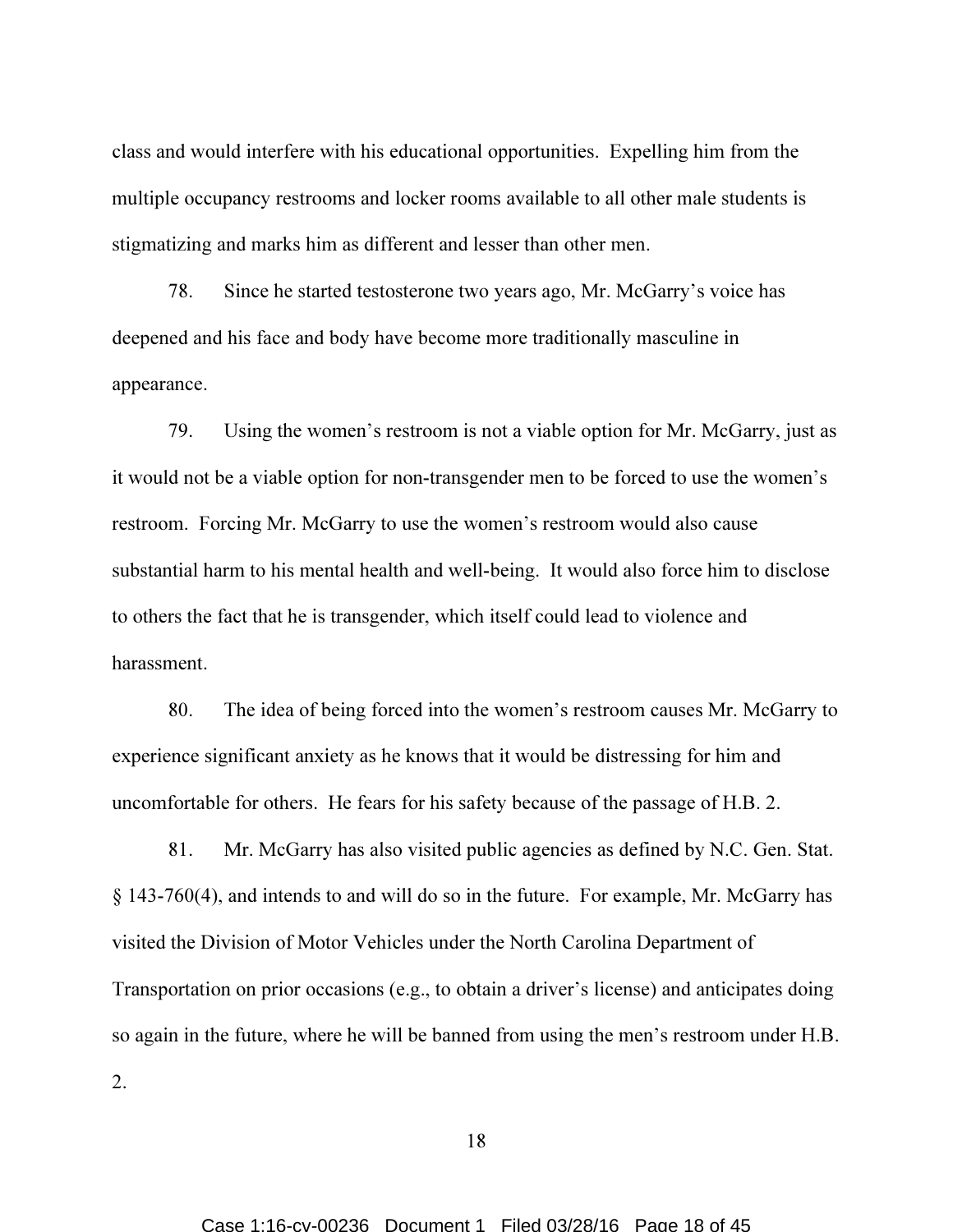82. Mr. McGarry also has used and will continue to use the North Carolina Rest Area System, which maintains public restrooms along highways and is operated by the North Carolina Department of Transportation. He will need to continue to use those restrooms in the future, but he will be banned from using the men's restroom under H.B. 2.

83. Plaintiff Angela Gilmore is a resident of Durham, North Carolina. Ms. Gilmore has lived in North Carolina since 2011, when she moved from Florida to take a job at North Carolina Central University. She is currently the Associate Dean for Academic Affairs and Professor of Law at North Carolina Central University.

84. Ms. Gilmore is a lesbian, and has been in a relationship with her wife, Angela Wallace, for almost twenty years. Ms. Gilmore and Ms. Wallace were married in Washington, D.C. in 2014.

85. Ms. Gilmore looked for and accepted a job in North Carolina, after she and her wife fell in love with the state during a visiting teaching job Ms. Gilmore had at Elon University School of Law in Greensboro, North Carolina, in 2010.

86. Both Ms. Gilmore and her wife, African American lesbians, felt that North Carolina, and Durham in particular, was a place where they could be fully themselves, comfortable in terms of both their race and sexual orientation.

87. Ms. Gilmore and her wife love living in Durham—they feel very much part of the community—and prior to the passage of H.B. 2, they had been looking at small towns in North Carolina where they might want to retire.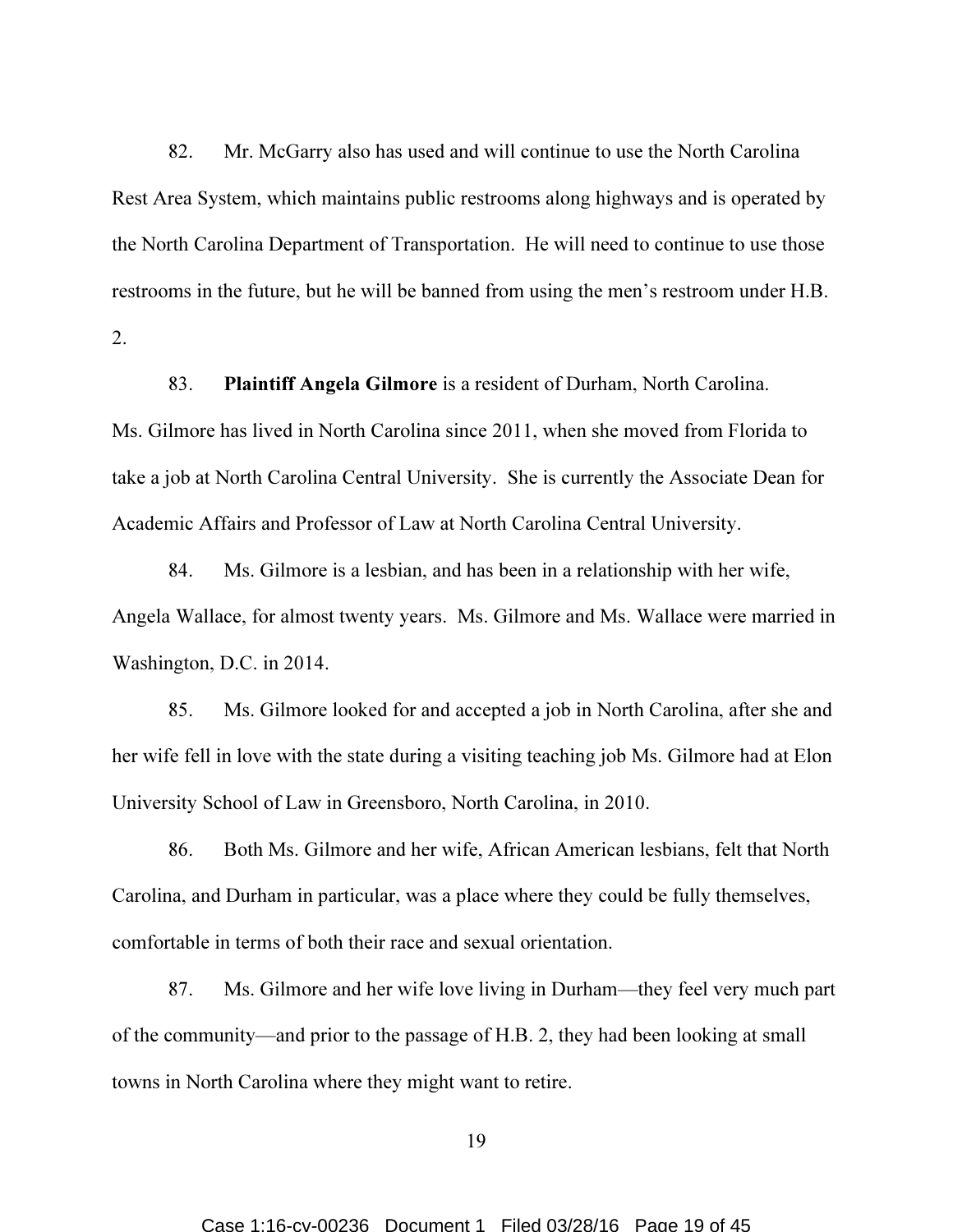88. Since moving to North Carolina, Ms. Gilmore has worked towards increasing non-discrimination protections for LGBT people. Ms. Gilmore is a member of ACLU of NC, and she was on the ACLU of NC board between 2014 and 2015. During that time, the ACLU of NC actively worked to defeat anti-LGBT bills proposed in the state legislature and to pass local ordinances, like the Ordinance, and to protect LGBT people from discrimination at the local level. Ms. Gilmore also has spoken on panels at her law school and other law schools regarding non-discrimination protections for LGBT people.

89. The passage of H.B. 2 has caused Ms. Gilmore and her wife distress, in that it has significantly undone their sense of belonging and value in the state, which is why they moved to North Carolina. Ms. Gilmore and her wife experience H.B. 2 as sending a clear message to them as lesbians that they are not welcome in North Carolina.

90. Ms. Gilmore and her wife have visited the city of Charlotte and they plan to do so in the future. As two women traveling together with the same first name, they are often asked about the nature of their relationship, and they therefore regularly reveal themselves to be a lesbian couple. Under the Ordinance, Ms. Gilmore and her wife would have been protected from sexual orientation discrimination in public accommodations in the city of Charlotte. With the passage of H.B. 2, Ms. Gilmore worries that she and her wife will now be exposed to discrimination based on their sexual orientation.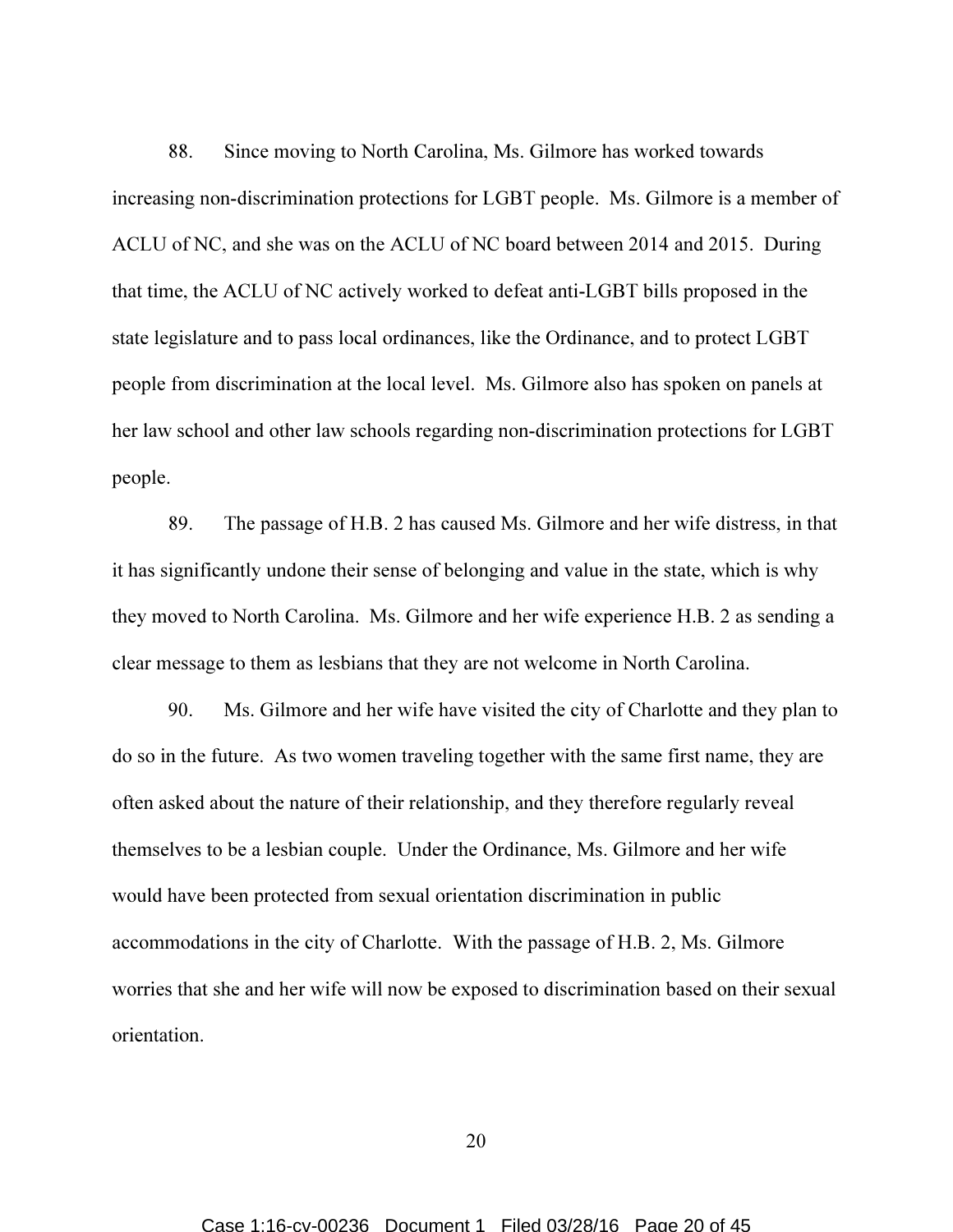91. With the passage of H.B. 2, Ms. Gilmore also is limited in her ability to increase and benefit from non-discrimination protections for LGBT people in North Carolina. Were she able to, Ms. Gilmore would continue to advocate for local ordinances that prohibit discrimination based on sexual orientation and gender identity.

92. As a non-transgender woman who always uses the facilities designated for women in both public and private spaces, the passage of H.B. 2 does not make Ms. Gilmore feel safer in these facilities.

### B. The City of Charlotte's Enactment of a Non-Discrimination Ordinance.

93. Advocates have long worked for the passage of an ordinance that would ensure that LGBT people were expressly protected from discrimination within the City of Charlotte. Prior to the vote on the Ordinance, there had been an earlier round of intensive public engagement in late 2014 to early 2015, when the Charlotte City Council previously considered expanding non-discrimination protections to include sexual orientation and gender identity and expression.

94. There was again extensive discussion and deliberation leading up to the February 2016 vote on the Ordinance. The Charlotte City Council heard hours of robust public comment in a forum that included hundreds of people—both those who were in support of the Ordinance and those who were in opposition to the Ordinance. The Charlotte City Council also received significant legal analysis from the Office of the City Attorney regarding its authority to enact the Ordinance and the effect of the Ordinance.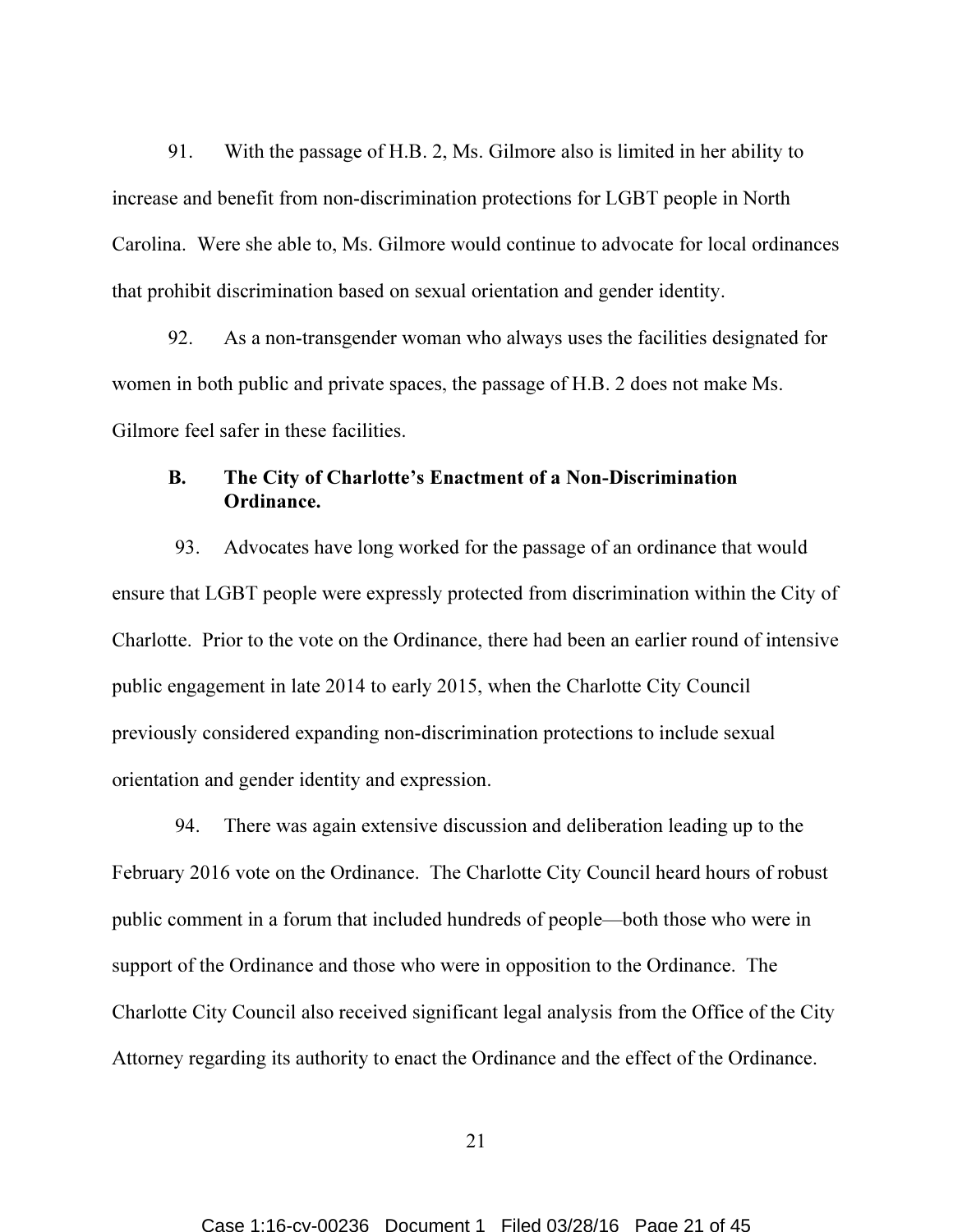95. The impetus for the Ordinance is the reality that LGBT people often face pervasive discrimination. Although same-sex couples may now marry throughout the United States as a result of the U.S. Supreme Court's 2015 ruling in Obergefell, lesbian, gay, and bisexual people remain vulnerable to discrimination in states like North Carolina, where there is no express protection for sexual orientation in state law, making local anti-discrimination protections even more vital. Discrimination is especially pervasive for transgender people, as evidenced by a 2011 national study of transgender Americans, *Injustice at Every Turn*, which documented the high levels of harassment, discrimination, and violence that transgender people have faced and continue to face.

96. In the 2011 national report cited above, 90% of respondents reported being harassed at work or taking actions to avoid harassment while 26% reported being fired because they are transgender. Forty-seven percent reported some form of employment discrimination because they are transgender, including not being hired, not being promoted, or being fired. Fifty-three percent reported being verbally harassed or disrespected in a place of public accommodation, and 22% report being denied equal treatment by a government agency or official, because they are transgender.

97. In 2013, it was estimated that there were more than 250,000 LGBT adults in North Carolina, out of an adult population of approximately eight million people. In addition, there are an estimated 37,800 transgender people (of any age) in North Carolina, including 15,600 individuals who are 13 to 19 years old. While transgender individuals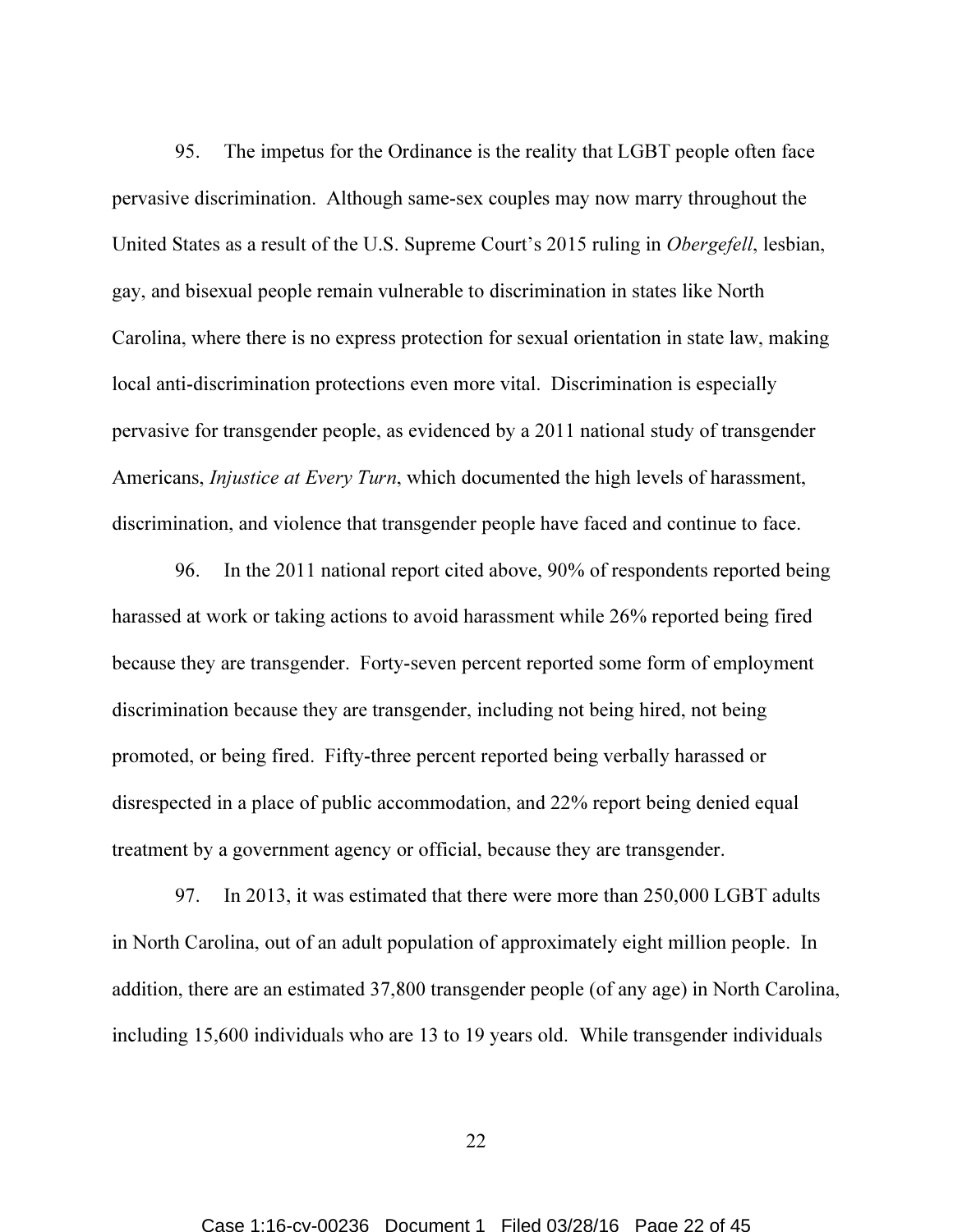only make up a small minority of the population, they are disproportionately targeted for hate crimes in the United States.

98. On Monday, February 22, 2016, the Charlotte City Council approved by a 7-to-4 vote the Ordinance, which, *inter alia*, amended its existing public accommodations protections by barring discrimination in public accommodations based on "gender identity, gender expression" and "sexual orientation."

99. The City Council's vote was met with a firestorm of opposition from vocal opponents of the part of the Ordinance that would have required certain public accommodations to allow transgender people to use single-sex facilities, such as restrooms and locker rooms, in accordance with their gender identity.

100. Opponents of the Ordinance distorted the truth of what the Ordinance's non-discrimination requirement would accomplish and formed a vocal campaign decrying a purported attempt to permit "men in women's restrooms."

# C. The Events Leading to H.B. 2, Contemporary Statements by Decisionmakers, and Departures From the Normal Legislative Process Revealed a Series of Official Actions Taken for Invidious Purposes.

101. The State of North Carolina has rarely, if ever, exercised authority to preempt local ordinances providing broader protections than under state law. For example, in 1968 Charlotte adopted an ordinance prohibiting discrimination in public accommodations on the basis of race, color, religion, and national origin. In 1972, the Council amended the ordinance to prohibit discrimination based on sex, which the Council further modified in 1985.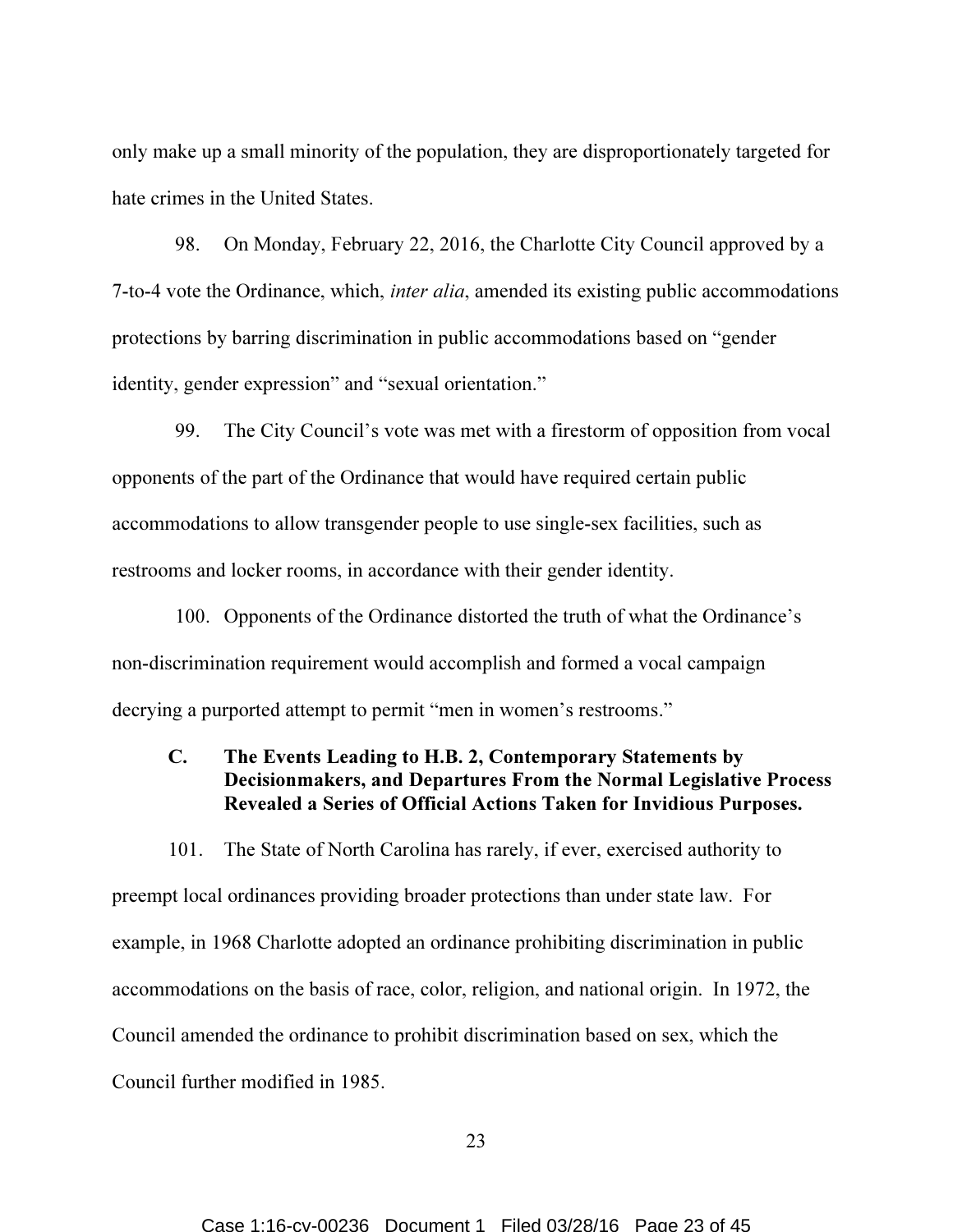102. Even though all of these protections extended beyond the reach of the State's public accommodations law, which until H.B. 2 prohibited only public accommodations discrimination based on disability, the State allowed Charlotte's ordinance to stand undisturbed for decades. It was only after Charlotte took steps to protect LGBT people that the State rushed to preempt the ordinance.

103. Even before the Charlotte City Council had cast its vote on the Ordinance, Governor McCrory informed Charlotte City Council members that the State would likely take immediate action to put a halt to the Ordinance—even as Governor McCrory conceded that was an exceedingly unusual step. In an email to Charlotte City Council members, Governor McCrory noted that he "made a point as the former 14 year Mayor and current Governor to stay out of specific issues being voted on by the Charlotte City Council." Governor McCrory nonetheless characterized the Ordinance's nondiscrimination protections for LGBT people as "changing basic long-established values and norms" surrounding "public restrooms," and ominously warning of "possible danger from deviant actions by individuals taking improper advantage of a bad policy." Governor McCrory said that the Ordinance would "most likely cause immediate State legislative intervention which I would support as governor."

104. On Tuesday, February 23, 2016, the Speaker of the House, Tim Moore, issued a press release announcing that he would work with fellow Republicans to explore a "legislative intervention to correct [Charlotte's] radical course."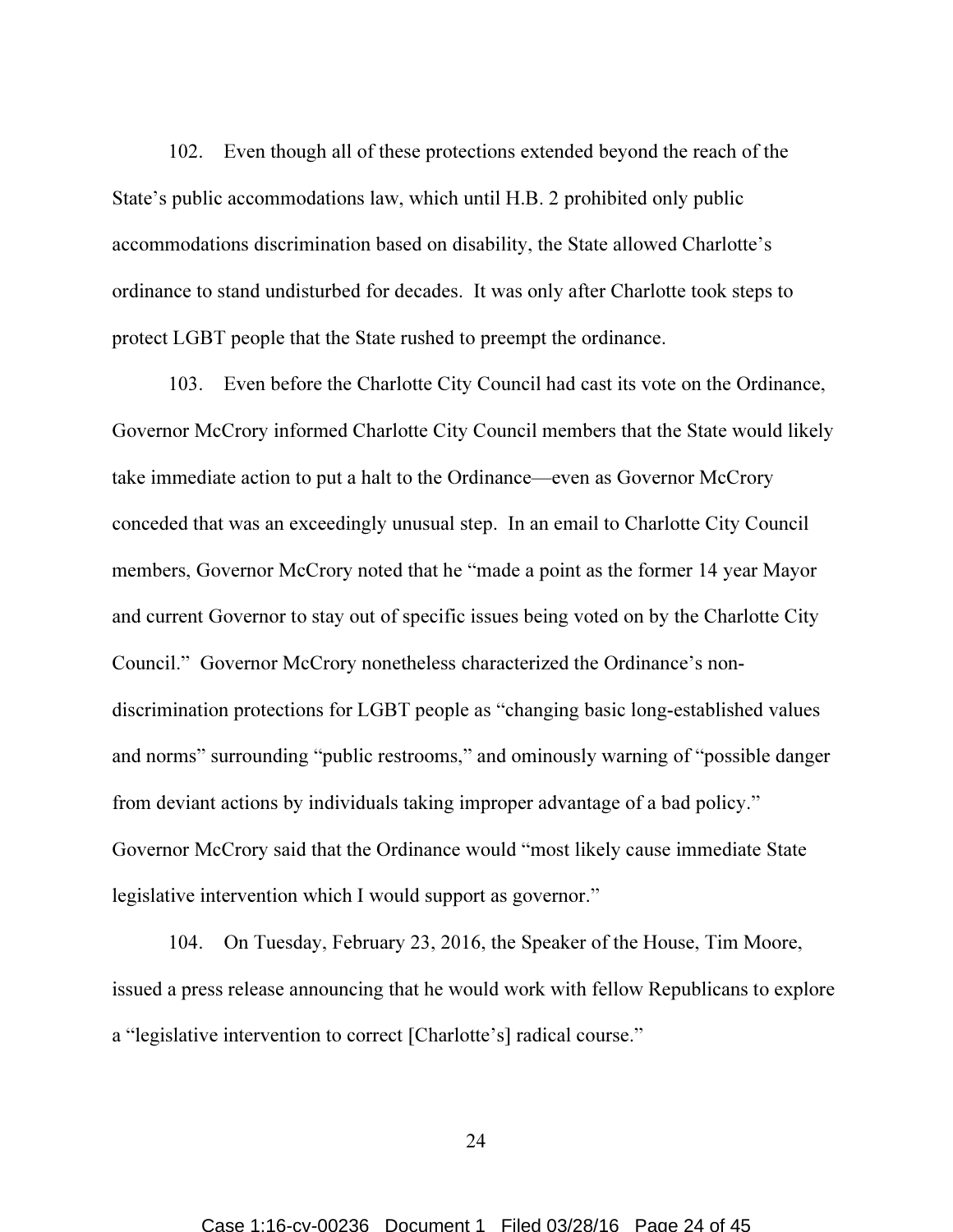105. In North Carolina, it is the state's Governor who typically calls a special session, but in this case, Governor McCrory refused to call a special session because he was concerned the legislature would go beyond addressing the Charlotte Ordinance.

106. As a result of the Governor's refusal to call a special session, legislative leaders opted for a rarely used law that allows special sessions when three-fifths of legislators in both chambers support the call. That provision in the state constitution had not been used since 1981, according to Lt. Governor Dan Forest's chief of staff, Hal Weatherman. The special session cost approximately \$42,000 to convene.

107. The text of H.B. 2, which was named the "Public Facilities Privacy and Security Act," was not shared with most legislators until they arrived to debate the bill.

108. North Carolina House of Representatives Minority Leader Larry Hall ("Minority Leader Hall") stated "We don't know what we're discussing here, we don't know what we're voting on. What we're doing is a perversion of the process."

109. Minority Leader Hall said that Democrats were initially told that the special session would take place Thursday, March 24, 2016, when instead the special session was held on March 23, 2016. Minority Leader Hall stated that, as a result, a number of legislators were "caught off guard" and were "scrambling to try to come back" for the session.

110. Comments made by lawmakers both during the debate, in the press, and through their social media used vitriolic language to make clear their aim at undoing Charlotte's protections for LGBT people: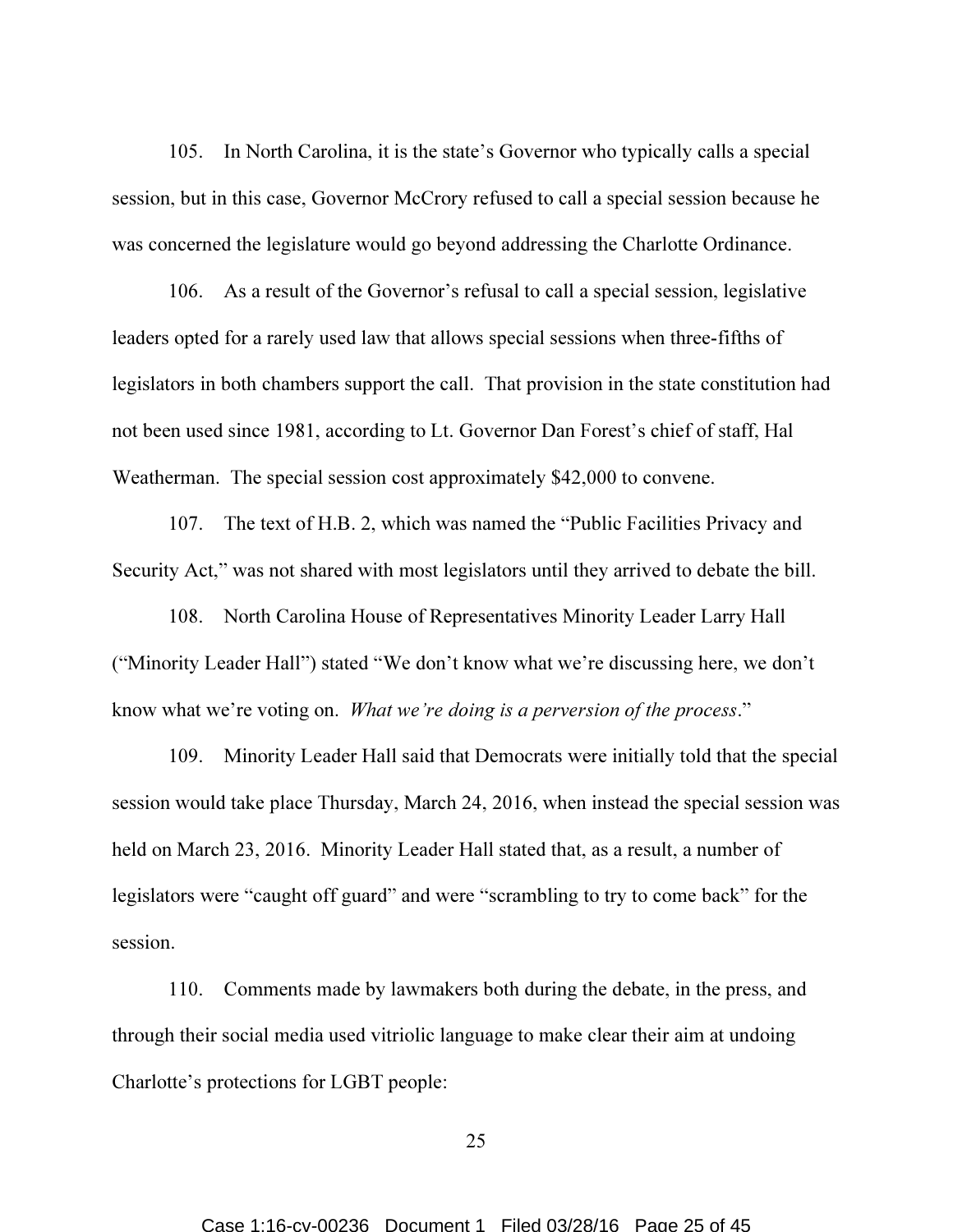a. Senate President Pro Tempore Phil Berger's descriptions of the legislature's work included:

i. "Senate unanimously votes to stop radical ordinance allowing men into public bathrooms with women and young girls."

ii. "Lawmakers were forced to come back to session to address the serious safety concerns created by the dangerous ordinance – which violated existing state criminal trespass law, indecent exposure law and building codes and created a loophole that any man with nefarious motives could use to prey on women and young children . . ."

iii. "How many fathers are now going to be forced to go to the ladies' room to make sure their little girls aren't molested?"

b. North Carolina state Senator Buck Newton said, "The Charlotte City Council should have never passed this unlawful and reckless bathroom and locker room ordinance. Politics have reached a new extreme when a municipality's top priority is allowing men into women's bathrooms and locker rooms. But tens of thousands of our constituents from across the state have called on us to stand up to the political correctness mob, fight for common sense and put a stop to this nonsense once and for all."

c. North Carolina state Senator David Curtis ("Senator Curtis") said, "This liberal group is trying to redefine everything about our society. Gender and marriage — just the whole liberal agenda." Senator Curtis added that while, "We generally don't get involved in local politics. We need to do what's right." Senator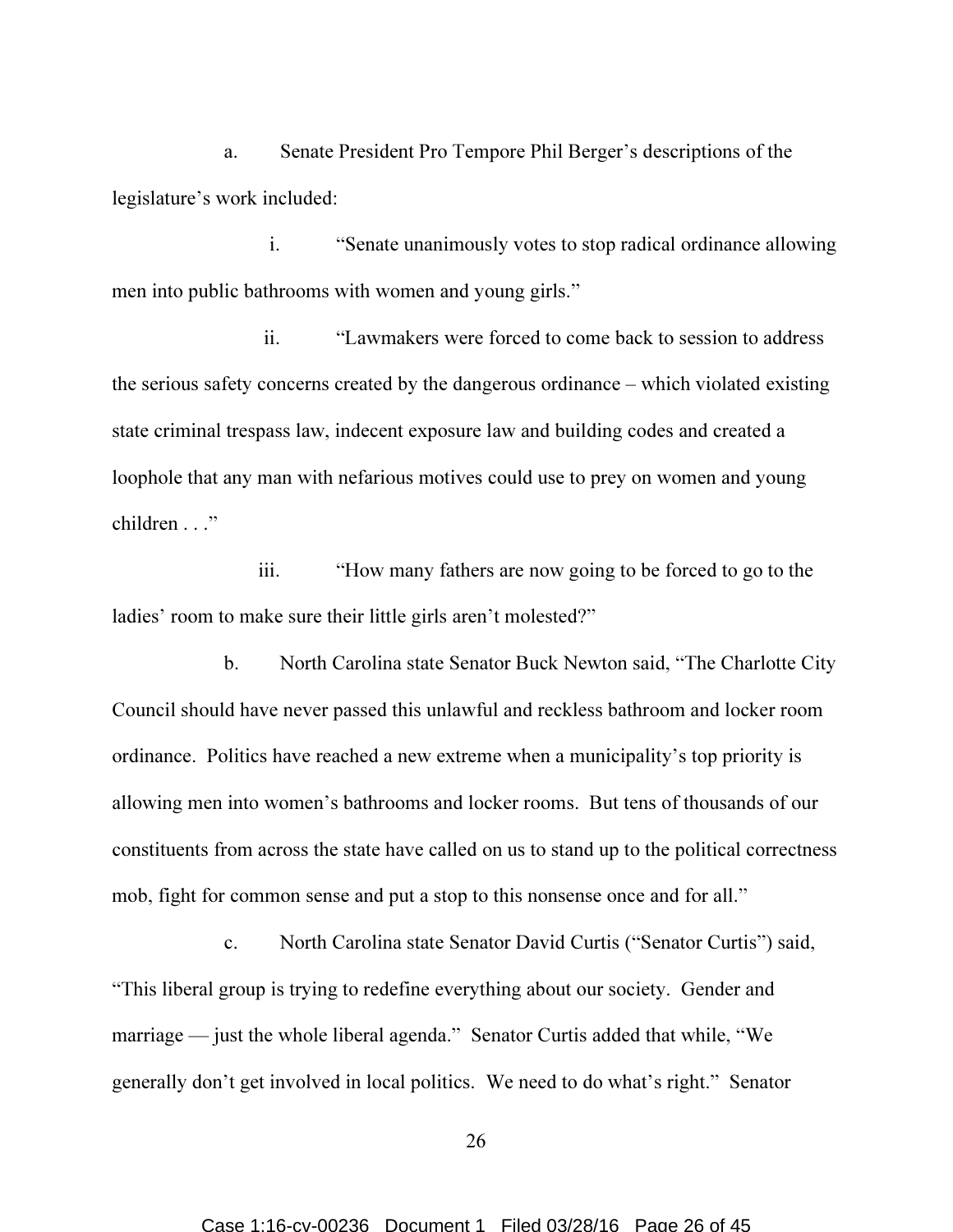Curtis said that H.B. 2 was necessary because, "The gays would go into a business, make some outrageous demand that they know the owner cannot comply with and file a lawsuit against that business owner and put him out of business."

d. North Carolina state Senator David Brock said, "You know, \$42,000 is not going to cover the medical expenses when a pervert walks into a bathroom and my little girls are in there."

111. Debate in both chambers of the North Carolina General Assembly focused specifically on reversing the Charlotte Ordinance, with lawmakers in both chambers condemning the anti-discrimination protections for LGBT people, including transgender individuals' right to use facilities in accordance with their gender identity.

112. Less than 10 hours after it was introduced, the bill unanimously passed both houses. Governor McCrory signed the bill that same night, issuing a signing statement making clear once again the targets of H.B. 2. His signing statement said, "This radical breach of trust and security under the false argument of equal access not only impacts the citizens of Charlotte but people who come to Charlotte to work, visit or play. This new government regulation defies common sense and basic community norms by allowing, for example, a man to use a woman's bathroom, shower or locker room." H.B. 2 took effect immediately.

#### D. H.B. 2 Harms Transgender People.

113. H.B. 2 amended North Carolina's General Statutes to mandate that school boards require students to use restrooms and other single-sex facilities in accordance with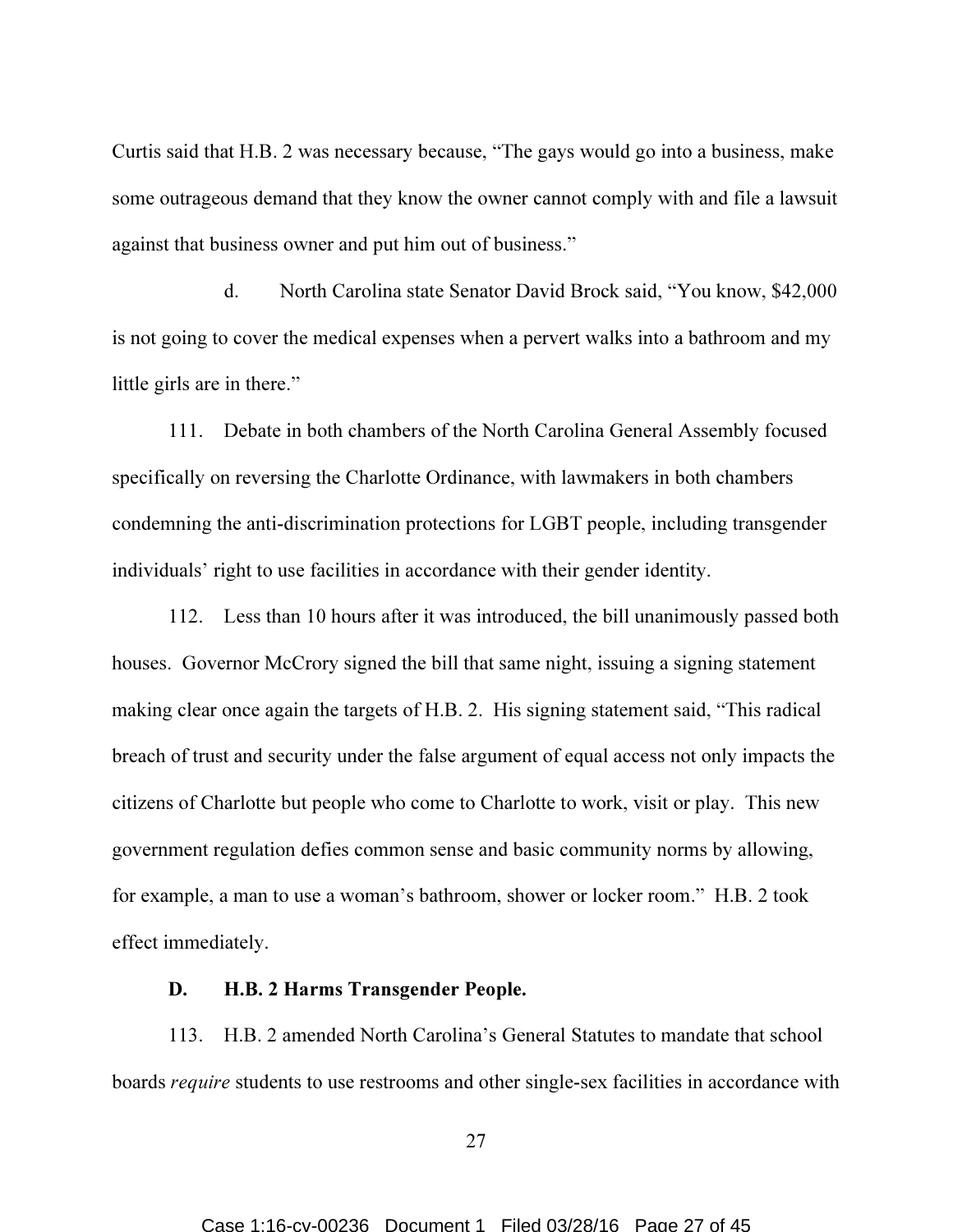their "biological sex" providing that,

Local boards of education shall require every multiple occupancy bathroom or changing facility that is designated for student use to be designated for and used only by students based on their biological sex.

114. H.B. 2 also imposes the same mandate on all executive branch agencies

(which are expressly defined to include Defendant University of North Carolina), and all

public agencies, providing that they,

shall require every multiple occupancy bathroom or changing facility to be designated for and only used by persons based on their biological sex.

115. Each of those provisions defines "biological sex" as follows,

Biological sex. – The physical condition of being male or female, which is stated on a person's birth certificate.

116. Changing the gender marker on one's birth certificate is not a viable option

for many transgender people, as every jurisdiction has a different set of often onerous and

unnecessary requirements for updating the gender listed on a birth certificate.

117. For instance, a person born in North Carolina can only update the gender

marker listed on a North Carolina-issued birth certificate with proof of certain surgeries

that may not be medically necessary, advisable, or affordable for any given person. Even

more troubling, a person born in neighboring Tennessee can never change the gender

listed on a Tennessee-issued birth certificate.

118. Medical treatment such as the surgery required to update a person's North Carolina birth certificate does not alter a person's gender (or what H.B. 2 calls "biological sex"), but rather merely brings a person's body into alignment with the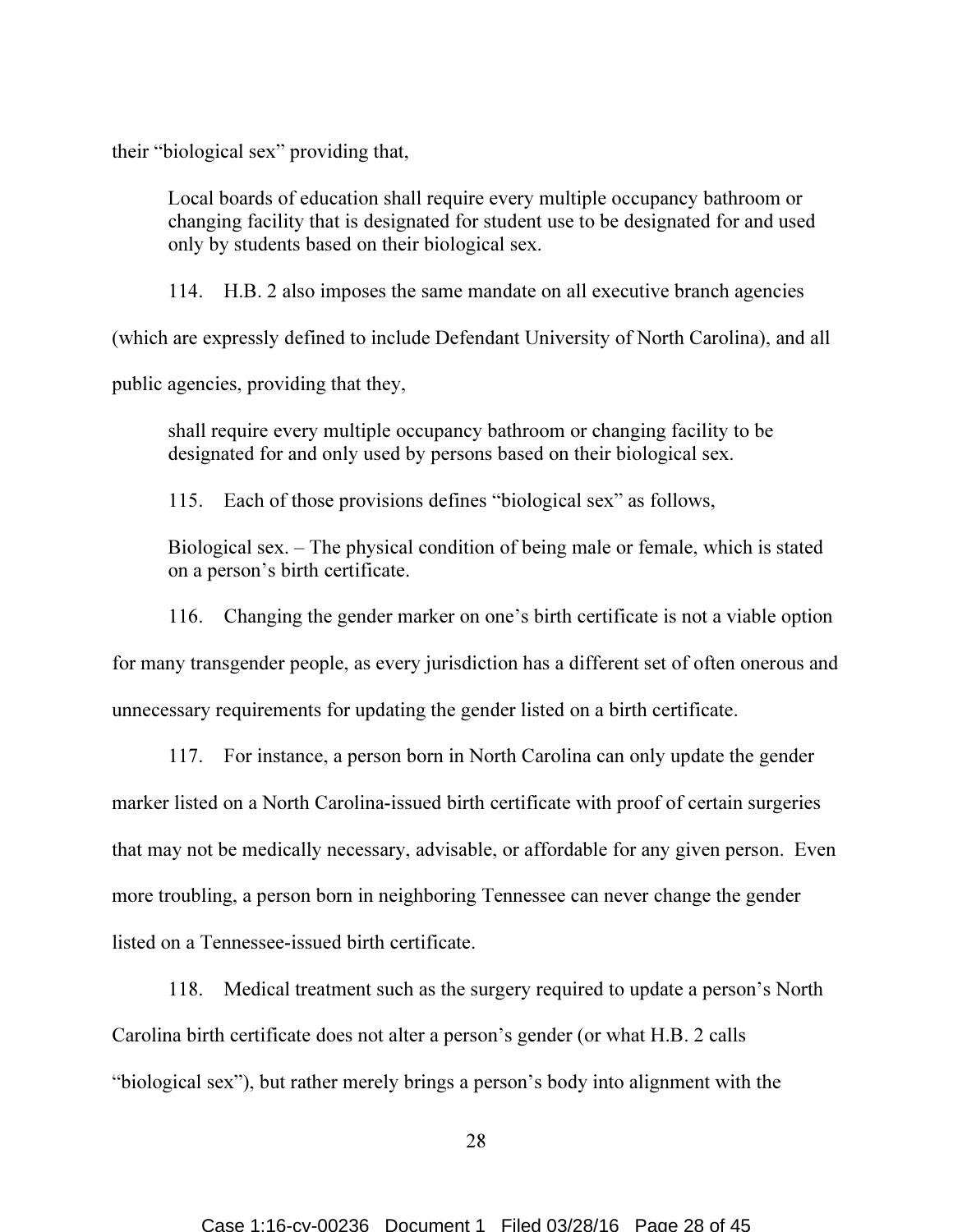gender they have always been. Gender identity is instead the chief determinant of a person's gender.

119. H.B. 2's provisions requiring use of single-sex facilities in accordance with the sex stated on their birth certificate not only disproportionately burdens transgender people, but intentionally targets them for differential treatment. Lawmakers made clear that H.B. 2 was specifically aimed at transgender people. For example, an FAQ released by Governor McCrory after H.B. 2's enactment states, "Why did North Carolina pass this law in the first place? Answer: The bill was passed after the Charlotte City Council voted to impose a regulation requiring businesses to allow a man into a women's restroom, shower, or locker room if they choose," even though it does not do that, but only allows a transgender woman to use a women's restroom or other multiple user facility for women.

120. Prior to the passage of H.B. 2, it was already illegal for a person to enter a restroom or locker room to assault or injure another. Moreover, protecting transgender people from discrimination in public accommodations, as has been done in numerous states and hundreds of localities, has resulted in no increase in public safety incidents in any jurisdiction anywhere in the United States, and including transgender people in public life in no way impacts the safety or well-being of non-transgender people.

121. The painful message of stigma sent by H.B. 2 echoes the dehumanizing rhetoric employed by a number of lawmakers, suggesting that transgender people are somehow predatory or dangerous to others. In fact, it is H.B. 2 that exposes transgender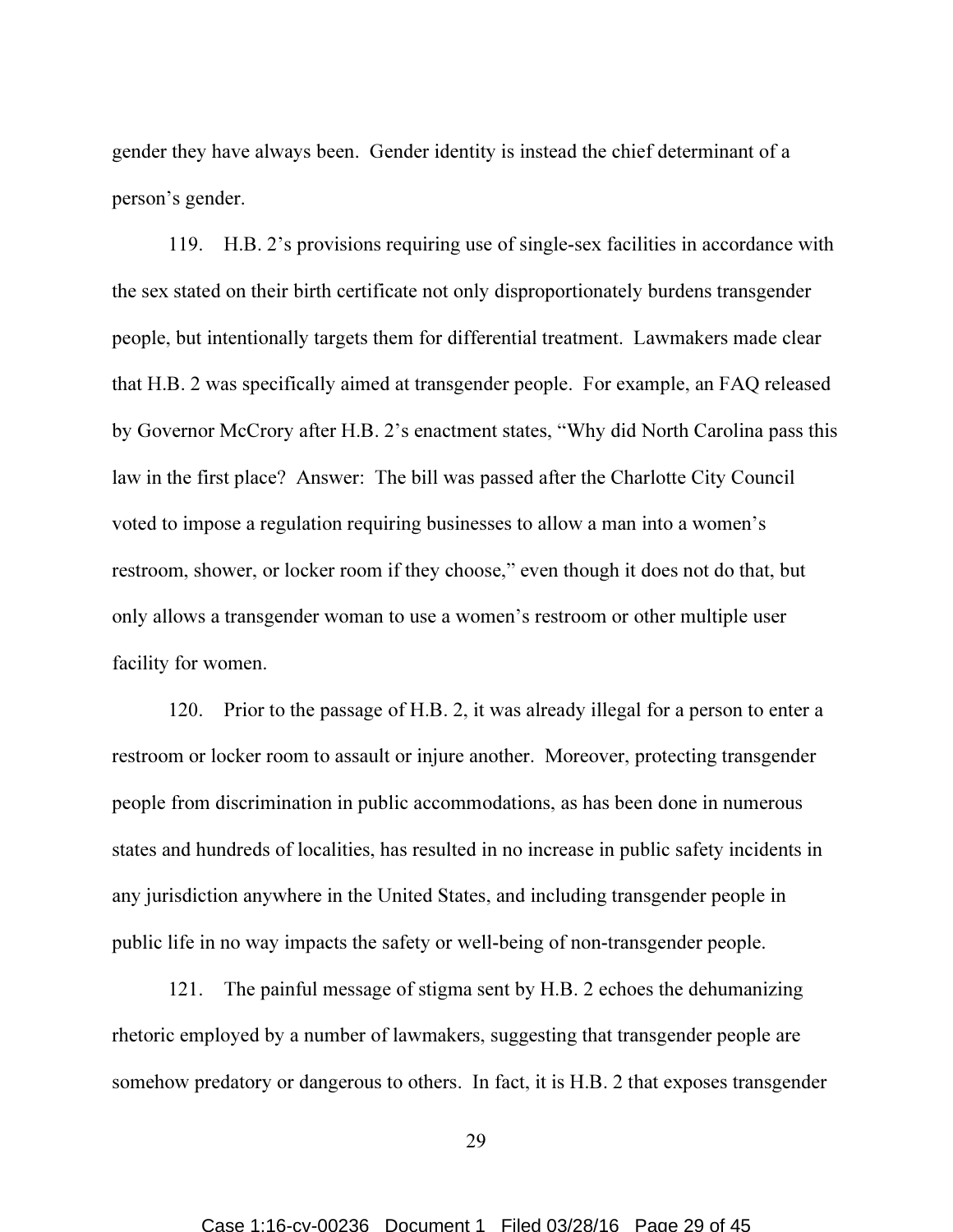people to harassment and potential violence. Transgender people are already disproportionately targeted for physical violence and harassment in North Carolina and across the country. When a transgender person is forced to disclose their transgender status to strangers, such disclosure puts them at a high risk for violence. H.B. 2's requirement that transgender people be shunted into single-sex spaces that do not match their gender identity invades their privacy and exposes this vulnerable population to harassment and potential violence by others.

122. Upon information and belief, after the enactment of H.B. 2, some school officials that had been respecting their students' gender identity without any problem called parents to say that their children would be forced out of the single-sex facilities that match their gender identity.

123. H.B. 2's broad sweep means that the same result applies to executive and public agencies, including routine places such as libraries, public health centers, airports, and the Division of Motor Vehicles, as well as places where people may turn in times of crisis, such as state hospitals, police departments, and courthouses. Transgender individuals working in such agencies may not be able to safely use any bathroom any longer, threatening their ability to keep their job.

124. H.B. 2's restroom ban also deters transgender people from participating in the state and local democratic process. It bans them from using the restroom consistent with their gender identity when visiting the North Carolina General Assembly, petitioning their legislator, or entering any building operated by the legislative branch. It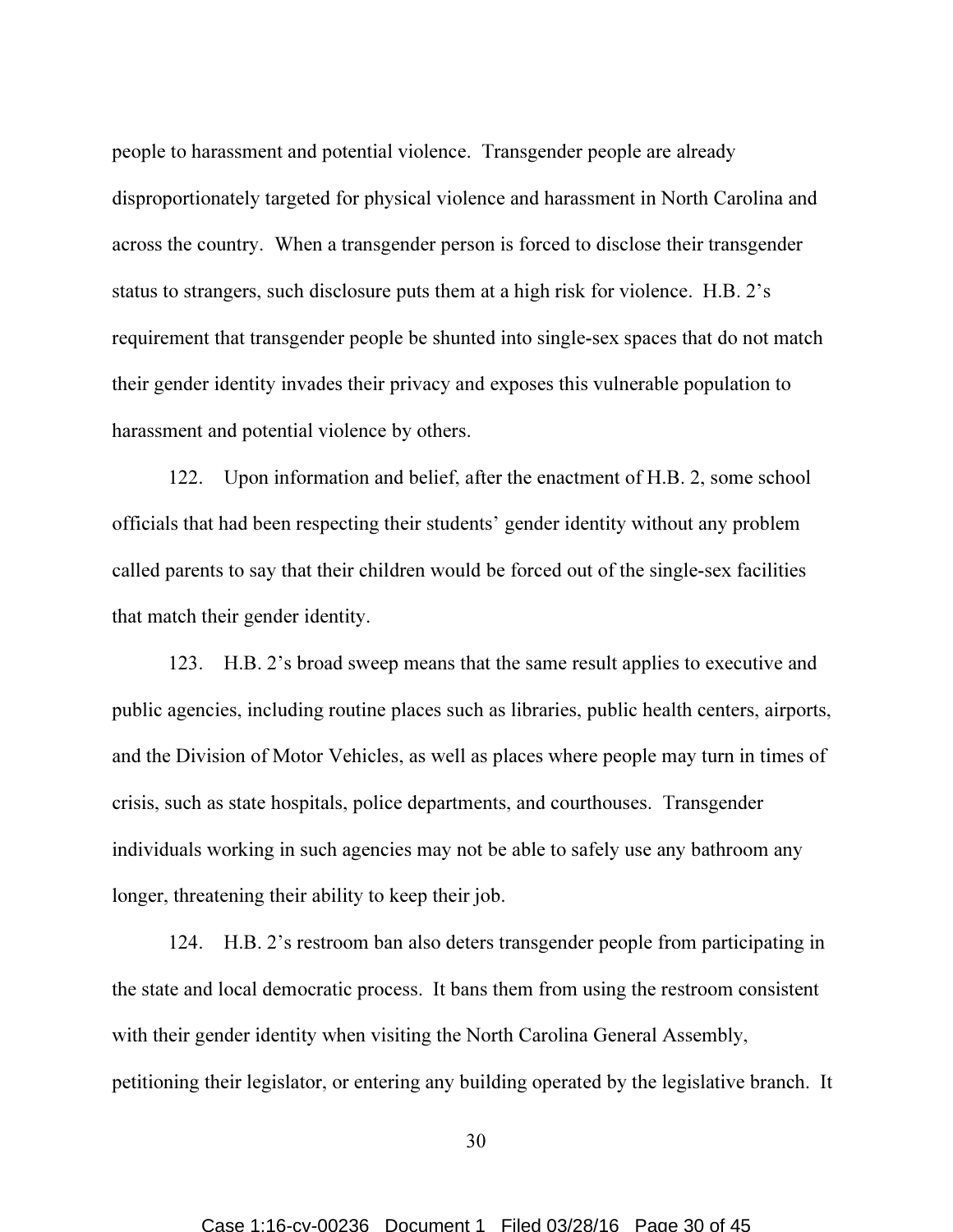also bans them from using the restroom consistent with their gender identity at a city council meeting or at a mayor's office.

125. H.B. 2's harms extend even farther, creating conflicts between state law and various federal laws. The conflict with Title IX, for example, puts at risk the more than \$4.5 billion in federal education funding that North Carolina is expected to receive in 2016. Employers subject to Title VII also will violate the U.S. Equal Employment Opportunity Commission's decree that discriminating against transgender people with respect to restroom use is impermissible sex discrimination. Public hospitals that receive federal funding also will violate Section 1557 of the Affordable Care Act if they comply with H.B. 2.

126. All of this follows a history of discrimination by the decisionmakers against transgender people, including for example, Governor McCrory's participation in a Fourth Circuit amicus curiae brief arguing that a transgender student's request to access restrooms in accordance with his gender identity is "radical."

## E. H.B. 2 Harms Lesbian, Gay, and Bisexual Individuals, as well as Transgender Individuals.

127. H.B. 2 also disproportionately burdens lesbian, gay, and bisexual individuals, as well as transgender individuals, by stripping them of or barring them from anti-discrimination projections under local law. H.B. 2 took aim at the Charlotte ordinance in a section providing,

The General Assembly declares that the regulation of discriminatory practices in employment is properly an issue of general, statewide concern, such that this Article and other applicable provisions of the General Statutes supersede and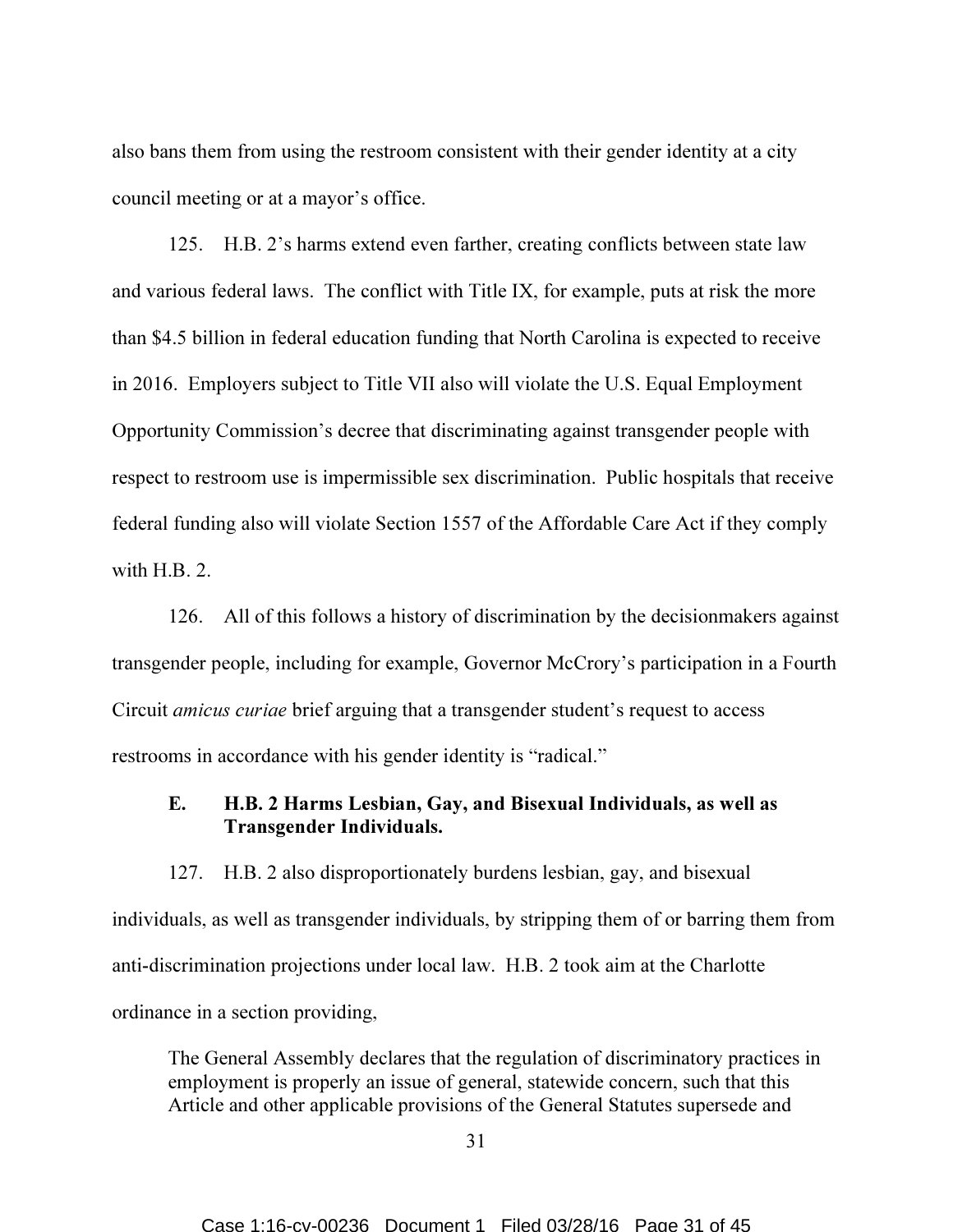preempt any ordinance, regulation, resolution, or policy adopted or imposed by a unit of local government or other political subdivision of the State that regulates or imposes any requirement upon an employer pertaining to the regulation of discriminatory practices in employment, except such regulations applicable to personnel employed by that body that are not otherwise in conflict with State law.

128. H.B. 2 stripped lesbian, gay, and bisexual individuals of antidiscrimination protections in Charlotte, because no such sexual orientation antidiscrimination protections exist in state law. The preemptive effect of this section did not fall equally on all North Carolinians, however.

129. Recognizing that North Carolina law had no statewide public accommodations protection of any kind except for people with disabilities, H.B. 2 actually enacted a new public accommodations statute—so that the other groups whose protections also would have been preempted under the Charlotte Ordinance were spared that result. The new public accommodations statute prohibits discrimination based on "race, religion, color, national origin, or biological sex"—omitting the sexual orientation protections that had been included in the Charlotte Ordinance.

130. The North Carolina legislature has a history of targeted discrimination toward lesbian, gay, and bisexual people. For example, the legislature approved and referred to voters a constitutional amendment barring access to marriage for same-sex couples. Legislative leaders also intervened in litigation challenging the constitutionality of the exclusion of same-sex couples from marriage pursuant to a statute authorizing them to act on behalf of the General Assembly. In 2015, the legislature also passed a bill that allows county magistrates to recuse themselves from performing civil marriages.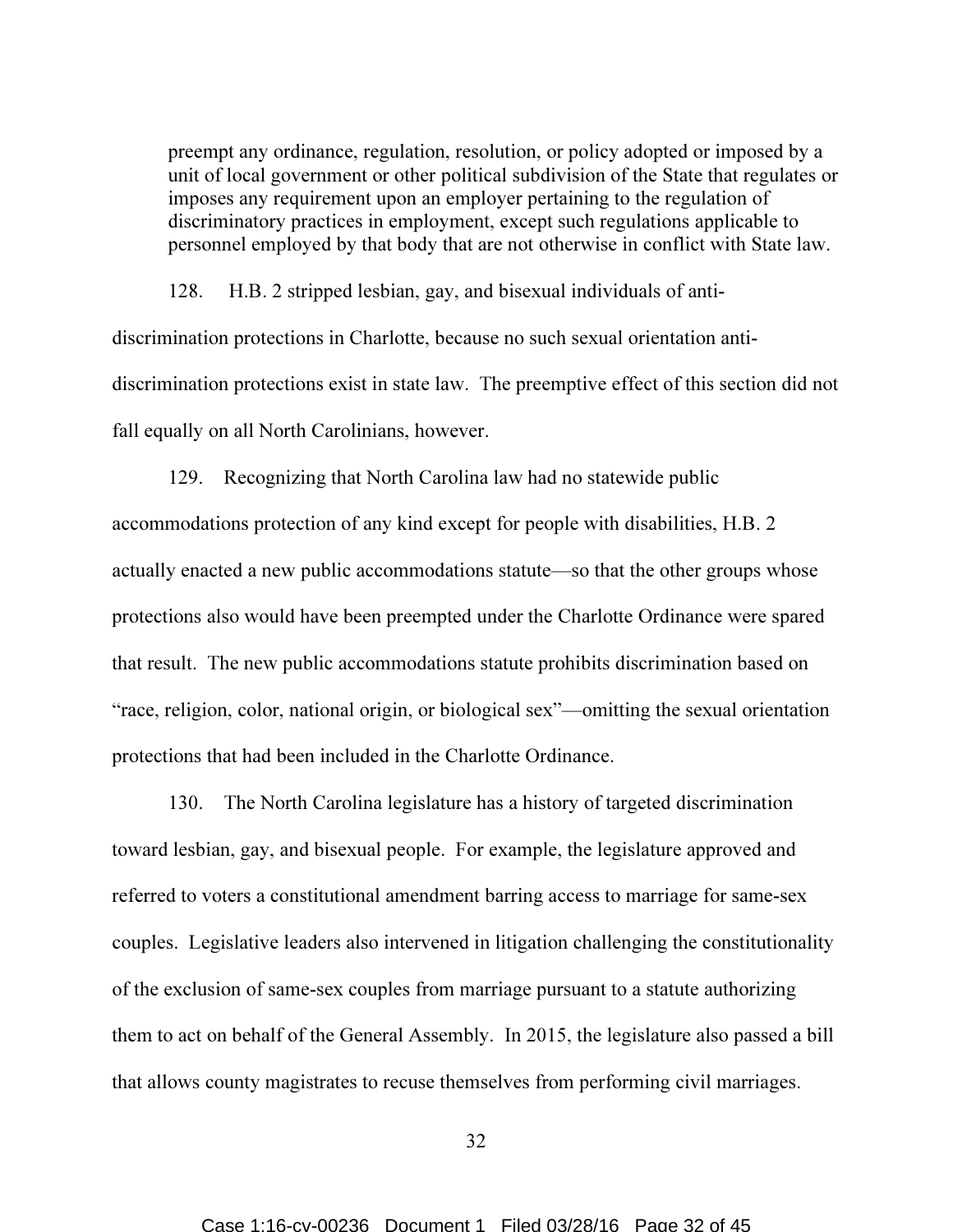131. The preemptive effect of H.B. 2 also harmed transgender people as well. While the Charlotte Ordinance had prohibited discrimination based on sex, gender identity, and gender expression, the new public accommodations statute restricted its protections solely to "biological sex," which is defined in an effort to deliberately exclude transgender people from protection.

### CLAIMS FOR RELIEF

# COUNT I Deprivation of Equal Protection U.S. Const. Amend. XIV

132. Plaintiffs incorporate paragraphs 1 through 131 as though fully set forth herein.

133. Plaintiffs state this cause of action against Defendants in their official capacities for purposes of seeking declaratory and injunctive relief, and challenge H.B. 2 both facially and as applied to them.

134. The Fourteenth Amendment to the United States Constitution, enforceable pursuant to 42 U.S.C. § 1983, provides that no state shall "deny to any person within its jurisdiction the equal protection of the laws." U.S. Const. amend. XIV, § 1.

## A. Sex Discrimination in Single-Sex Restrooms and Facilities (H.B. 2, Part I)

135. Section A of Count I is asserted by Plaintiffs Carcaño, McGarry, Equality NC, and ACLU of NC against Defendants Governor McCrory, Cooper, Board of Governors, and Bissette.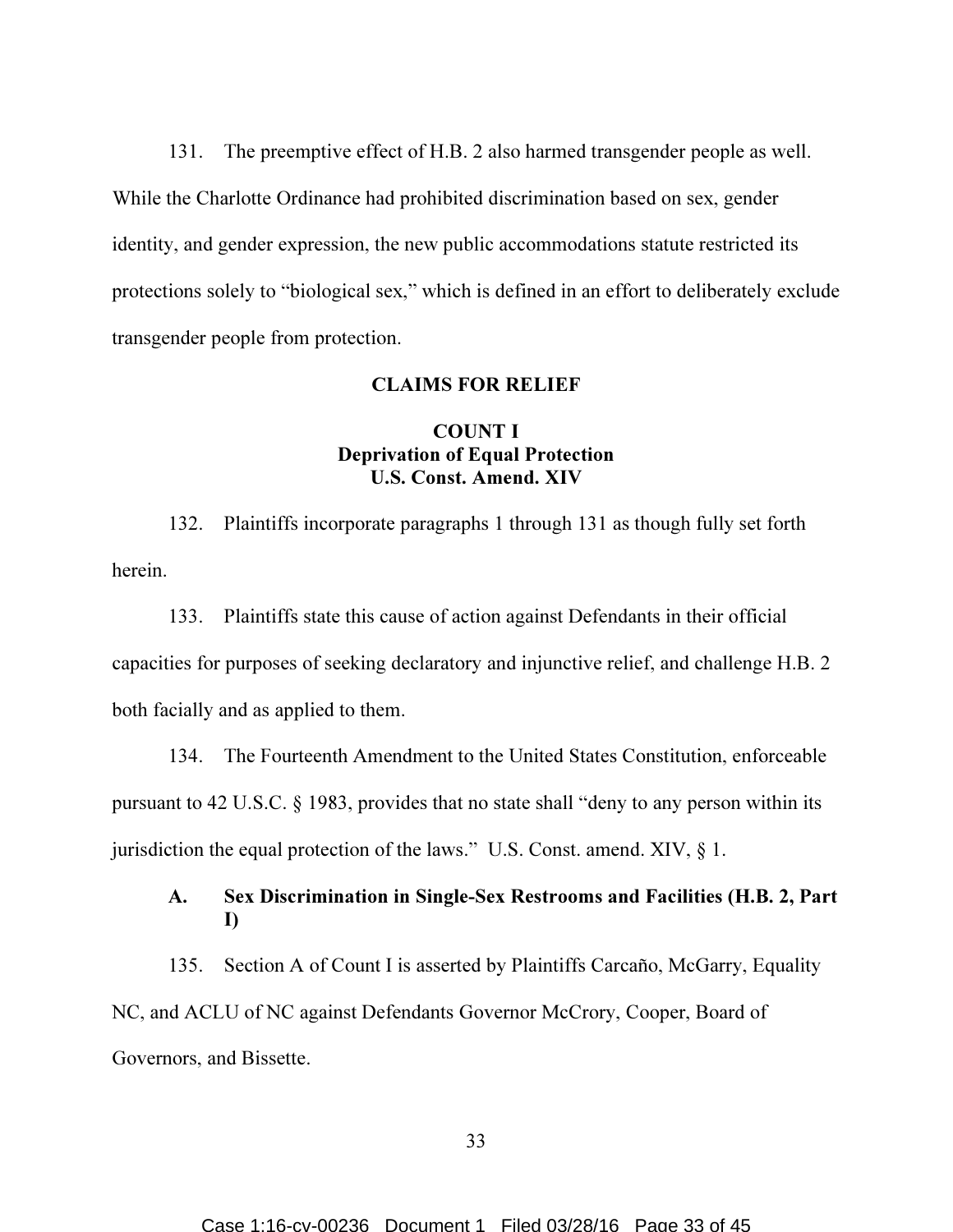136. Under the Equal Protection Clause of the Fourteenth Amendment, discrimination based on sex is presumptively unconstitutional and subject to heightened scrutiny.

137. H.B. 2 discriminates against transgender people on the basis of sex.

138. Discrimination based on sex includes but is not limited to discrimination based on gender nonconformity, gender identity, transgender status, and gender transition.

139. H.B. 2 facially classifies people based on sex, gender identity, and transgender status.

140. H.B. 2 treats transgender people differently than non-transgender people who are similarly situated.

141. Under H.B. 2, non-transgender people are able to access restrooms and other single-sex facilities consistent with their gender identity, but transgender people are banned from restrooms and other single-sex facilities consistent with their gender identity.

142. H.B. 2 discriminates against transgender people based on gender nonconformity. For example, although Mr. Carcaño and Mr. McGarry are men, are perceived as men in public, and have had medical treatment to bring their body into alignment with their male gender identity, they have birth certificates with female gender markers that do not conform to H.B. 2's expectations for men. Furthermore, if transgender men such as Mr. Carcaño and Mr. McGarry had been assigned male at birth,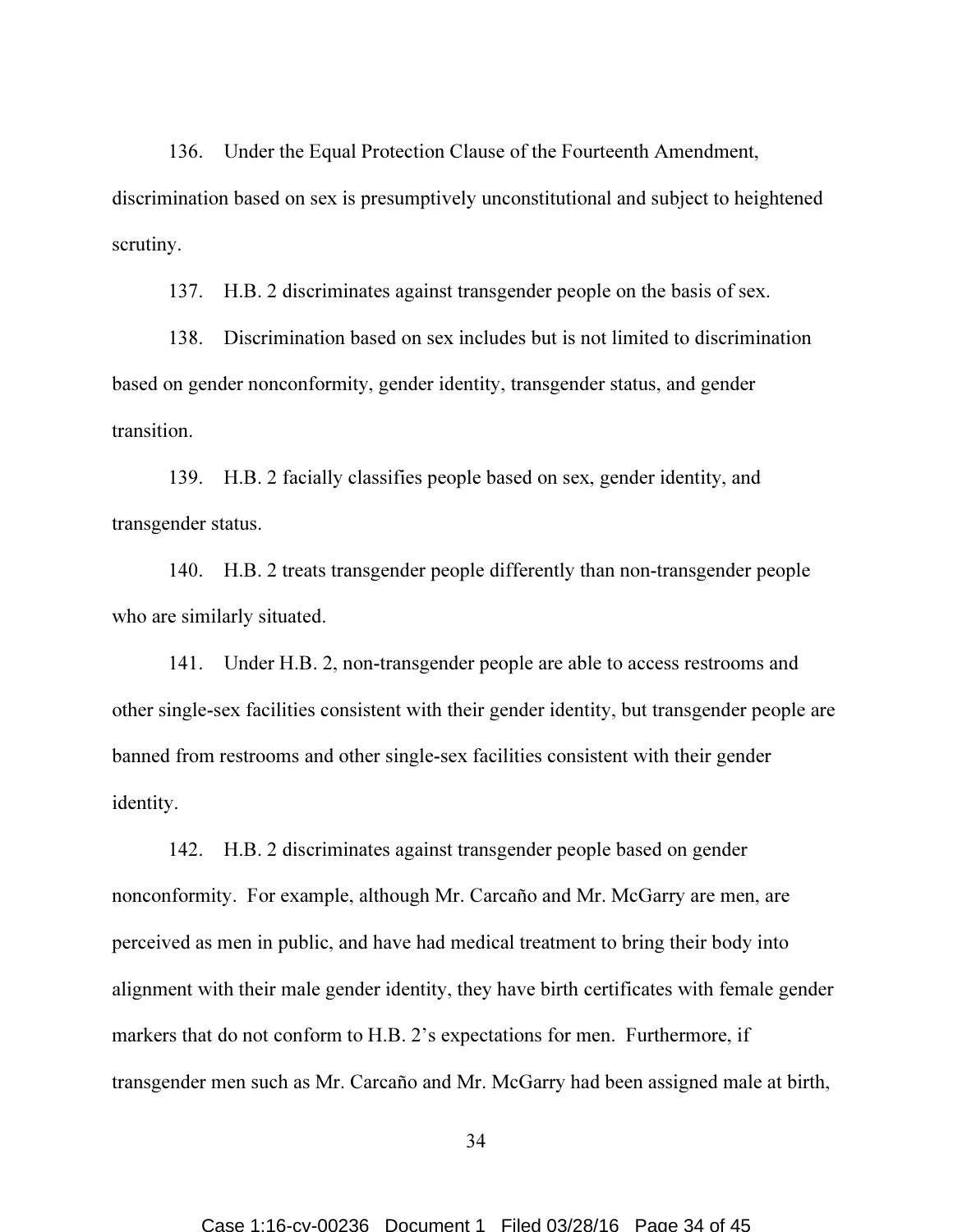they would not be banned by H.B. 2 from the restrooms and other single-sex facilities consistent with their gender identity. No person has any control over the sex that person is assigned at birth.

143. H.B. 2's discrimination against transgender people based on sex is not substantially related to any important government interest. Indeed, it is not even rationally related to any legitimate government interest.

144. H.B. 2 endangers the safety, privacy, security, and well-being of transgender individuals. For example, if a transgender woman were to use the men's restroom, she likely would be harassed and might be assaulted by men who believed that she should not be in the men's restroom. Similarly, if a transgender man were to use the women's restroom, he likely would be harassed and might be assaulted by women who believe he should not be in the women's restroom.

145. H.B. 2 does not promote the safety, privacy, security, or well-being of nontransgender people.

146. H.B. 2 deprives transgender people of their right to equal dignity, liberty, and autonomy by branding them as second-class citizens.

147. H.B. 2's discrimination against transgender people based on sex denies them the equal protection of the laws, in violation of the Equal Protection Clause of the Fourteenth Amendment.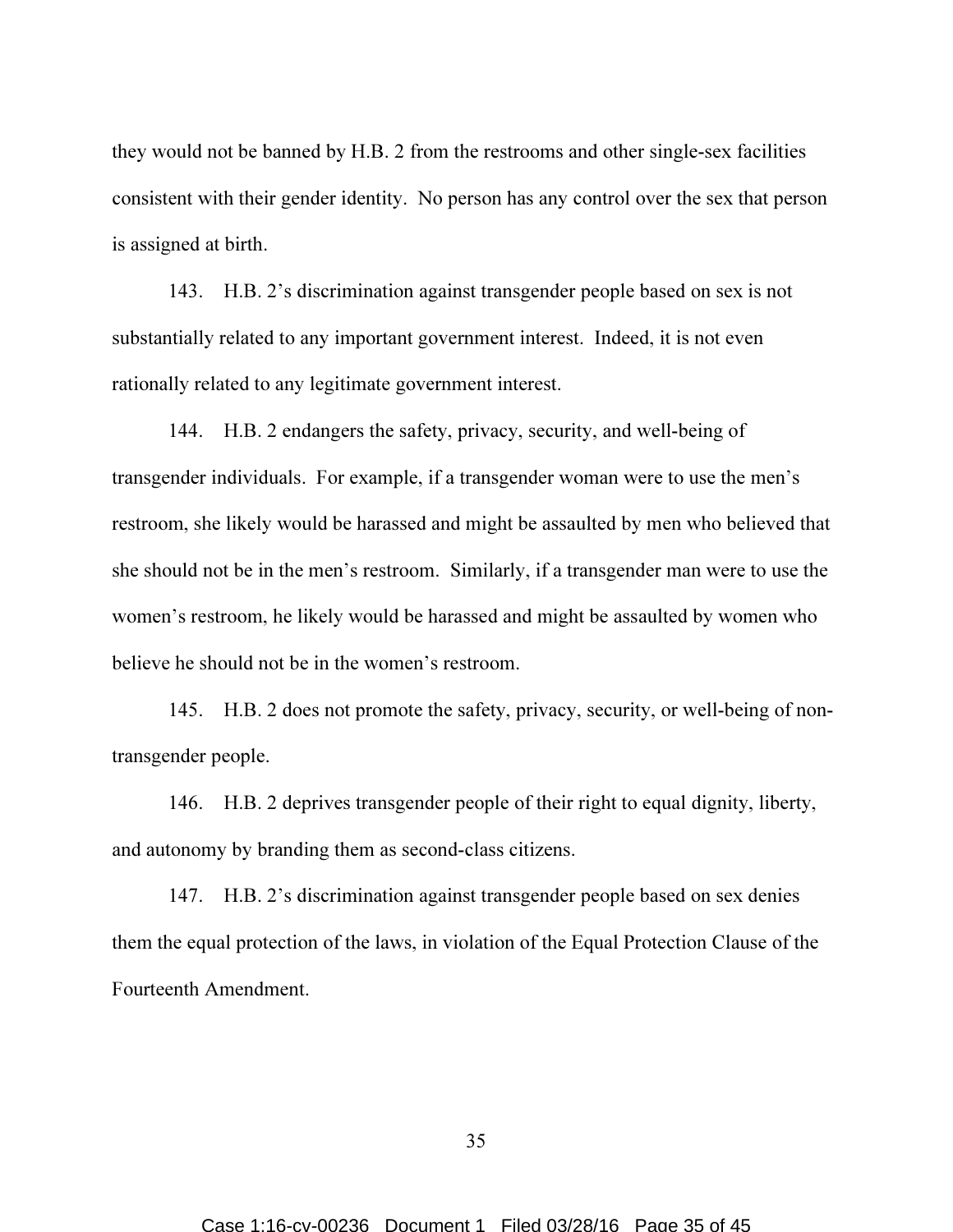B. Sex and Sexual Orientation Discrimination in Preemption of Local Non-Discrimination Protections (H.B. 2, Part II, Sections 2.2 & 2.3; H.B. 2, Part III)

148. Section B of Count I is asserted by Plaintiffs Carcaño, McGarry, Gilmore, Equality NC, and ACLU of NC against Defendants Governor McCrory and Cooper.

149. Under the Equal Protection Clause of the Fourteenth Amendment, discrimination based on sex and discrimination based on sexual orientation are presumptively unconstitutional and subject to heightened scrutiny.

150. H.B. 2 deprives LGBT people of protections against discrimination based on sexual orientation, gender identity, and gender expression.

151. H.B. 2 was motivated by an intent to treat LGBT people differently, and worse, than other people, including by stripping them of the protections afforded by the City of Charlotte's Ordinance and precluding any local government from taking action to protect LGBT people against discrimination.

152. H.B. 2 was enacted for the purpose of disadvantaging LGBT people and is based on animus against LGBT people. H.B. 2 was also enacted because of, and not in spite of, its adverse effects on LGBT people.

153. The justifications cited in H.B. 2 for its enactment, including a purported governmental interest in consistent statewide obligations, are pretext for discrimination and did not reflect the actual motivations for the bill. For example, proposals to add sexual orientation and gender identity and expression protections to the statewide public accommodations law were rejected.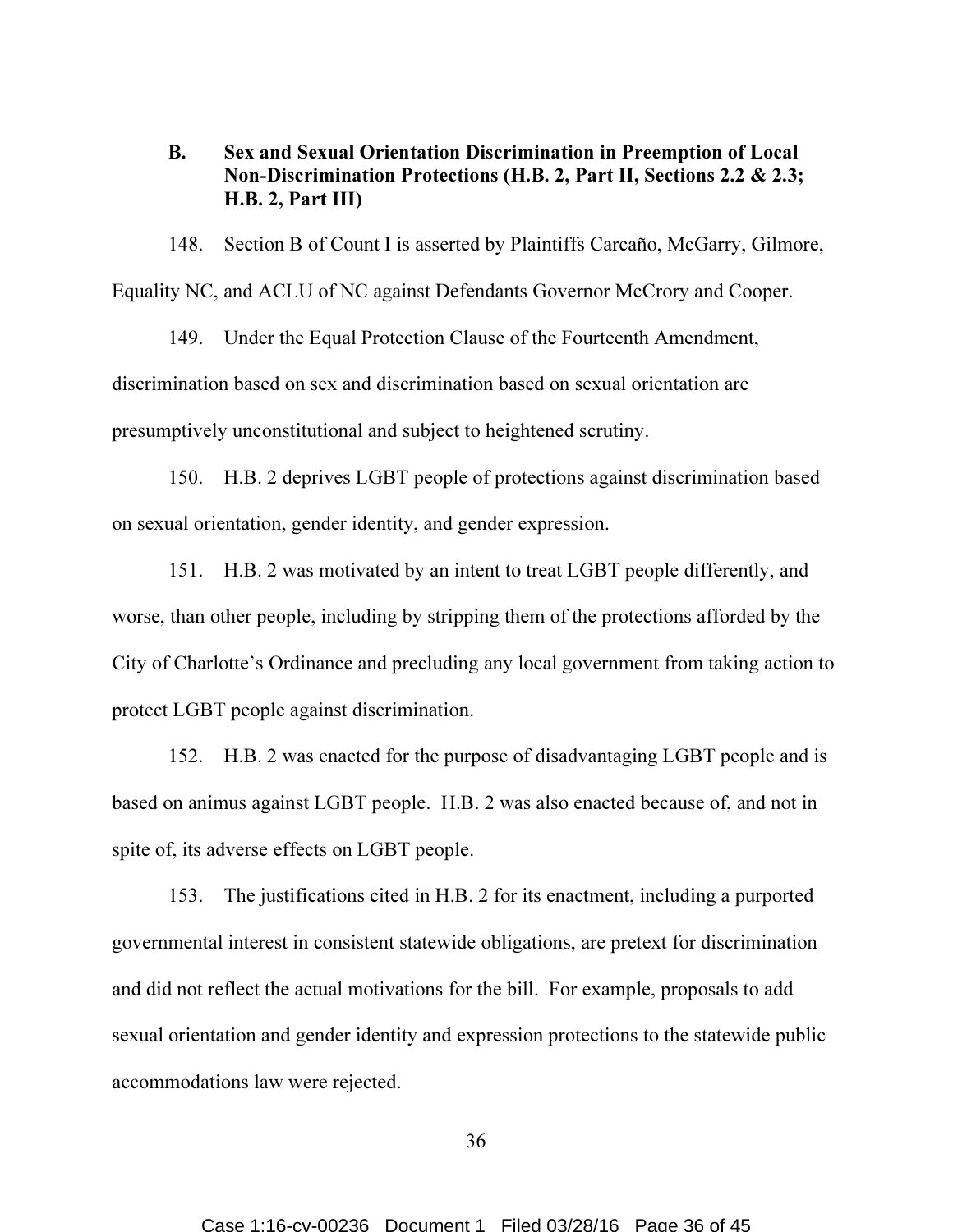154. By blocking anti-discrimination protections for LGBT people at the local level, H.B. 2 imposes a different and more burdensome political process on LGBT people than on non-LGBT people who have state protection against identity-based discrimination. H.B. 2 accordingly places a special burden on LGBT people within the governmental process with an intent to injure that minority group.

155. H.B. 2 deprives LGBT people of their right to equal dignity, liberty, and autonomy by branding them as second-class citizens.

156. H.B. 2's discrimination against LGBT people based on sex and sexual orientation denies them the equal protection of the laws, in violation of the Equal Protection Clause of the Fourteenth Amendment.

# C. Discrimination Based on Transgender Status Warrants Heightened Scrutiny.

157. Transgender people have suffered a long history of extreme discrimination in North Carolina and across the country, and continue to suffer such discrimination to this day.

158. Transgender people are a discrete and insular group and lack the political power to protect their rights through the legislative process. Transgender people have largely been unable to secure explicit local, state, and federal protections to protect them against discrimination.

159. A person's gender identity or transgender status bears no relation to a person's ability to contribute to society.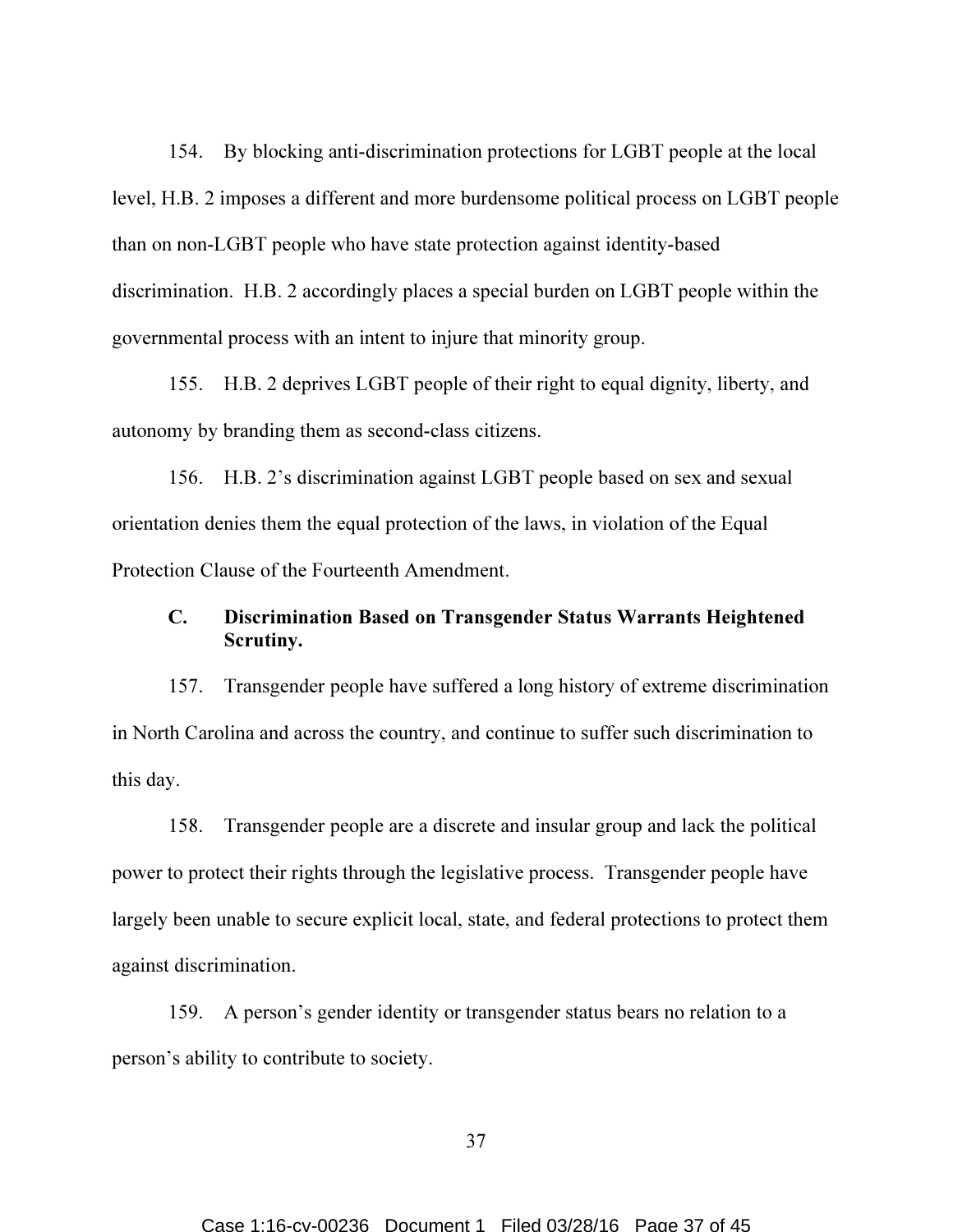160. Gender identity is a core, defining trait and is so fundamental to one's identity and conscience that a person cannot be required to abandon it as a condition of equal treatment.

161. Gender identity generally is fixed at an early age and highly resistant to change through intervention.

## D. Discrimination Based on Sexual Orientation Warrants Heightened Scrutiny.

162. Lesbian, gay, and bisexual people have suffered a long history of extreme discrimination in North Carolina and across the country, and continue to suffer such discrimination to this day.

163. Lesbian, gay, and bisexual people are a discrete and insular group and lack the political power to protect their rights through the legislative process. Lesbian, gay, and bisexual people have largely been unable to secure explicit local, state, and federal protections to protect them against discrimination.

164. A person's sexual orientation bears no relation to a person's ability to contribute to society.

165. Sexual orientation is a core, defining trait and is so fundamental to one's identity and conscience that a person cannot be required to abandon it as a condition of equal treatment.

166. Sexual orientation generally is fixed at an early age and highly resistant to change through intervention.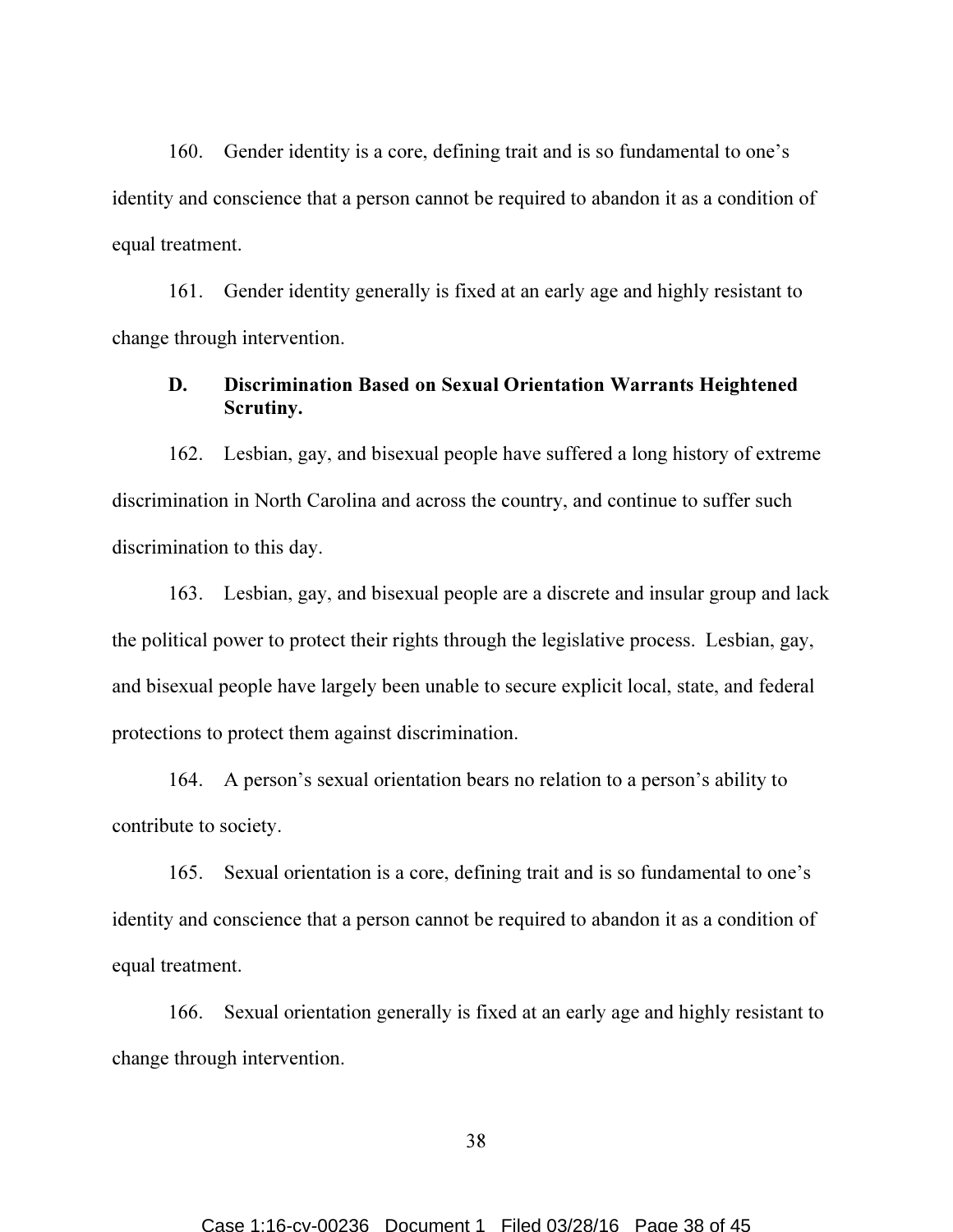# COUNT II Violation of Right to Privacy U.S. Const. Amend. XIV Plaintiffs Carcaño, McGarry, Equality NC, and ACLU of NC against Defendants Governor McCrory, Cooper, Board of Governors, and Bissette

167. The Due Process Clause of the Fourteenth Amendment places limitations on state action that deprives individuals of life, liberty, or property.

168. Substantive protections of the Due Process Clause include the right to avoid disclosure of sensitive, personal information.

169. There is a fundamental right of privacy in preventing the release of, and in deciding in what circumstances to release: (1) personal information whose release could subject them to bodily harm; and (2) information of a highly personal and intimate nature.

170. H.B. 2 requires the disclosure of highly personal information regarding transgender people to each person who sees them using a restroom or other facility inconsistent with their gender identity or gender expression. This disclosure places them at risk of bodily harm.

171. There is no compelling state interest that is furthered by H.B. 2, nor is H.B. 2 narrowly tailored or the least restrictive alternative for promoting a state interest. H.B. 2 also is not even rationally related to a legitimate state interest.

172. In addition, the privacy interests of transgender people that are invaded outweigh any purported interest the government could assert.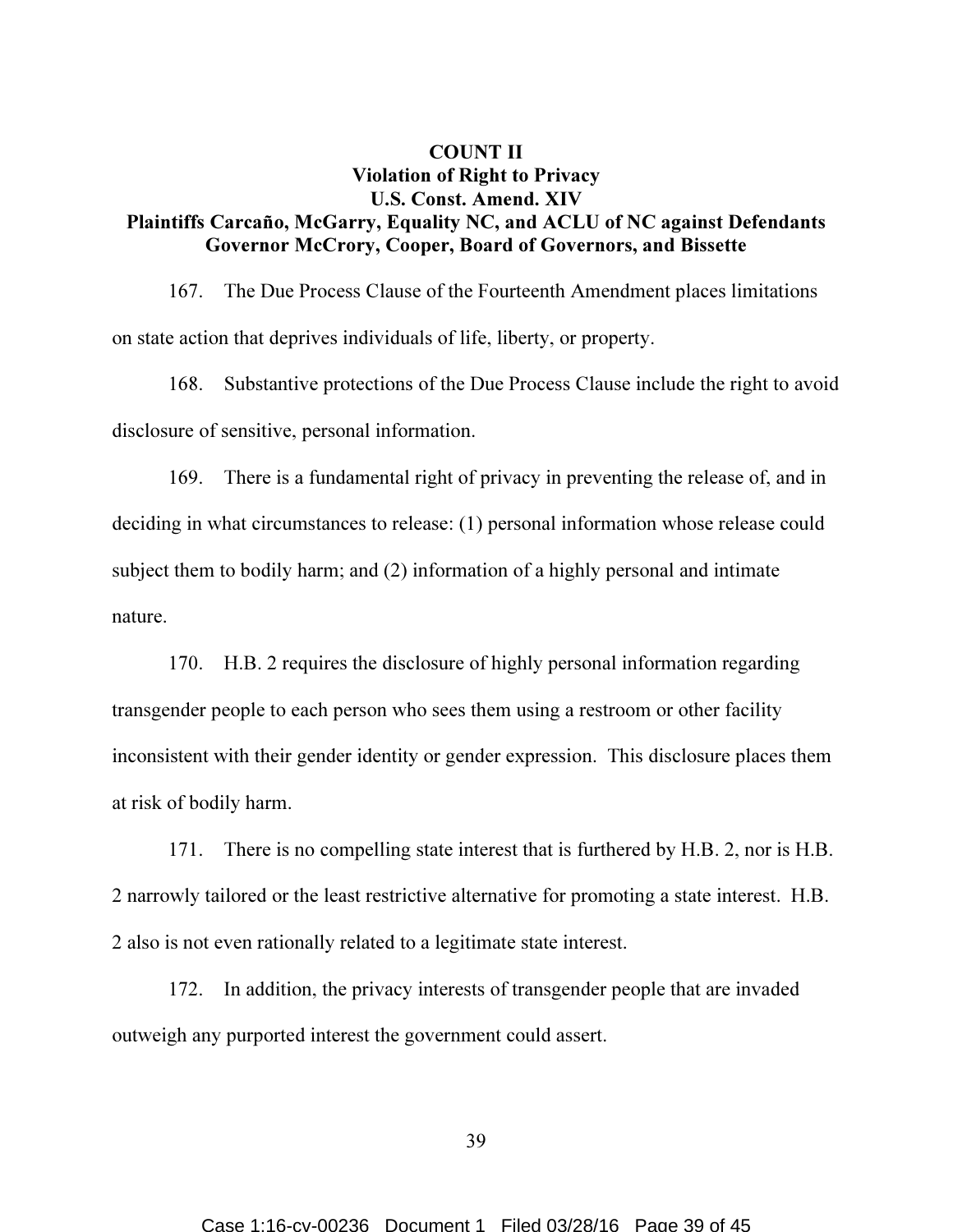# COUNT III Violation of Liberty and Autonomy in the Right to Refuse Unwanted Medical Treatment U.S. Const. Amend. XIV Plaintiffs Carcaño, McGarry, Equality NC, and ACLU of NC against Defendants Governor McCrory, Cooper, Board of Governors, and Bissette

173. The Fourteenth Amendment's Due Process Clause protects individuals' substantive rights to be free to make certain private decisions without unjustified governmental intrusion.

174. The right to make certain private decisions without unjustified governmental intrusion includes the right to refuse unwanted medical treatment.

175. H.B. 2 forces transgender people to undergo medical procedures that may not be medically appropriate or available in order to access facilities consistent with their gender identity.

176. Not all transgender individuals undergo gender confirmation surgery. For some, the surgery is not medically necessary, while for others it is medically impossible. For example, because medical treatment for gender dysphoria is individualized, hormone treatment may be sufficient to manage the distress associated with gender dysphoria for some individuals. Surgery may be medically necessary for others who do not have health insurance coverage for it and cannot afford to pay for the surgery out-of-pocket.

177. Some states require proof of surgery before they will allow the gender marker on a birth certificate to be changed. For those born in North Carolina, state law requires proof of "sex reassignment surgery." N.C. Gen. Stat. § 130A-11B.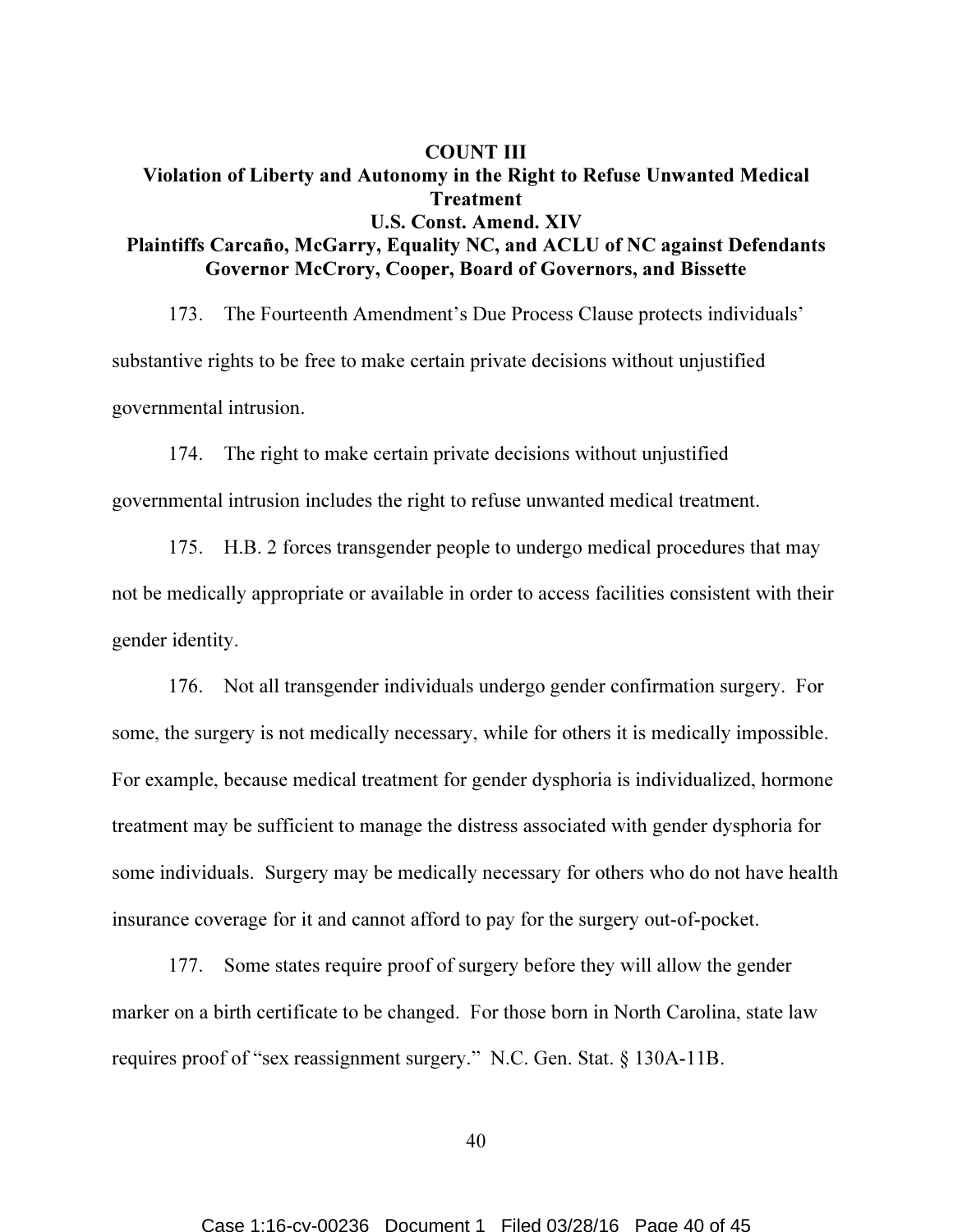178. For example, Mr. McGarry has not been able to amend his North Carolina birth certificate to accurately reflect his gender because surgery is not medically necessary for him. Accordingly, H.B. 2 bans him from accessing restrooms and other facilities consistent with his gender identity.

179. There is no compelling state interest that is furthered by H.B. 2, nor is H.B. 2 narrowly tailored or the least restrictive alternative for promoting a state interest. H.B. 2 is not even rationally related to a legitimate state interest.

# COUNT IV Violation of Title IX 20 U.S.C. § 1681, et seq. Plaintiff Carcaño against Defendant University of North Carolina

180. Plaintiff incorporates paragraphs 1 through 131 as though fully set forth herein.

181. Title IX provides that "[n]o person in the United States shall, on the basis of sex, be excluded from participation in, be denied the benefits of, or be subjected to discrimination under any education program or activity receiving Federal financial assistance." 20 U.S.C. § 1681(a).

182. Under Title IX, discrimination "on the basis of sex" includes discrimination on the basis of gender nonconformity, gender identity, transgender status, and gender transition.

183. Defendant University of North Carolina is an education program receiving federal financial assistance.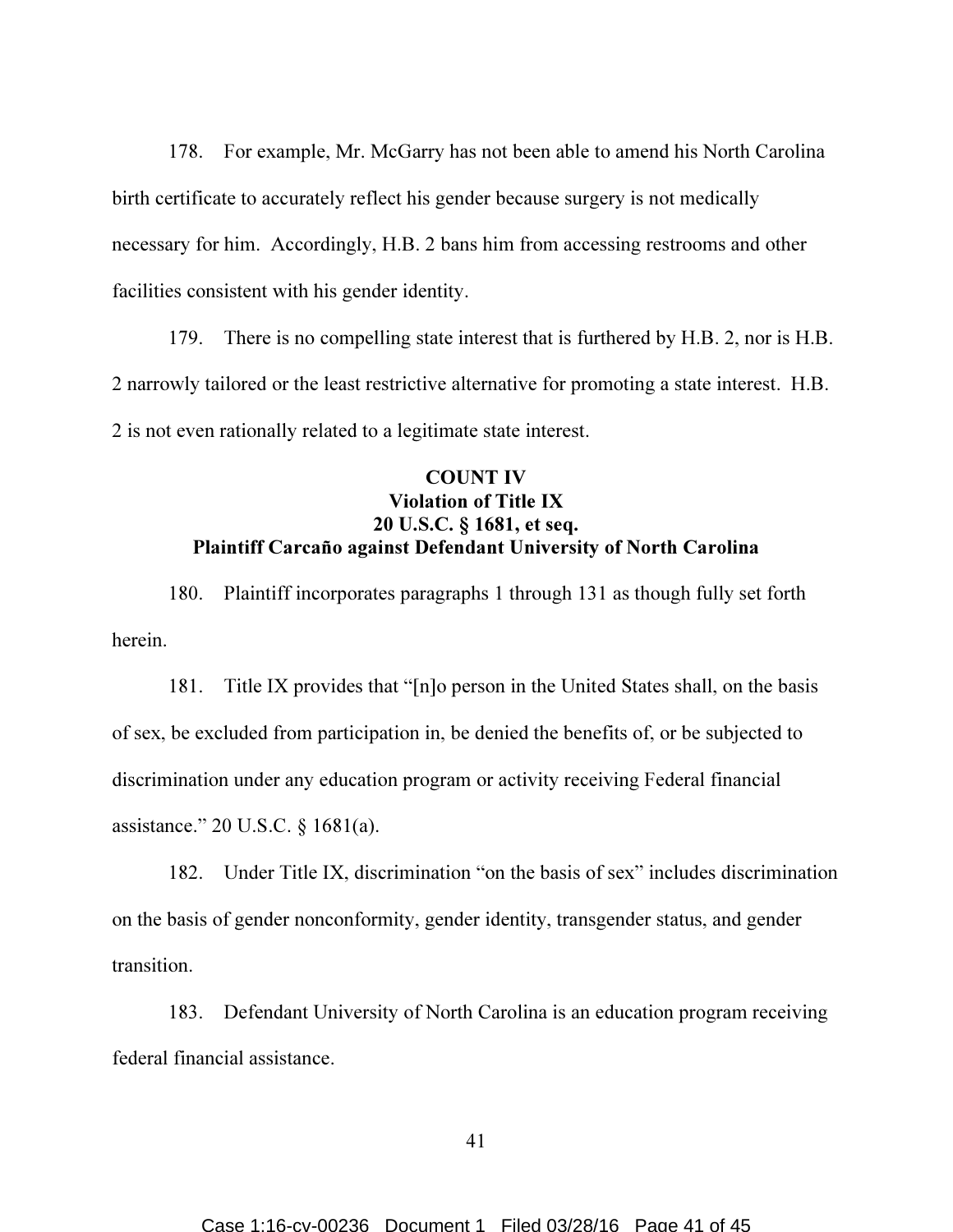184. Defendant University of North Carolina is an executive branch agency as defined by H.B. 2.

185. Pursuant to H.B. 2, Defendant University of North Carolina "shall require every multiple occupancy bathroom or changing facility to be designated for and only used by persons based on their biological sex."

186. By requiring Mr. Carcaño – a transgender man – to use a restroom that is inconsistent with his gender identity, Defendant University of North Carolina excludes Mr. Carcaño from participation in, denies him the benefits of, and subjects him to discrimination in educational programs and activities at Defendant's constituent campus, UNC-Chapel Hill, "on the basis of sex," which violates Mr. Carcaño's rights under Title IX of the Education Amendments of 1972, 20 U.S.C. § 1681, et seq.

# COUNT V Violation of Title IX 20 U.S.C. § 1681, et seq. Plaintiff McGarry against Defendant University of North Carolina

187. Plaintiff incorporates paragraphs 1 through 131 as though fully set forth herein.

188. Title IX provides that "[n]o person in the United States shall, on the basis of sex, be excluded from participation in, be denied the benefits of, or be subjected to discrimination under any education program or activity receiving Federal financial assistance." 20 U.S.C. § 1681(a).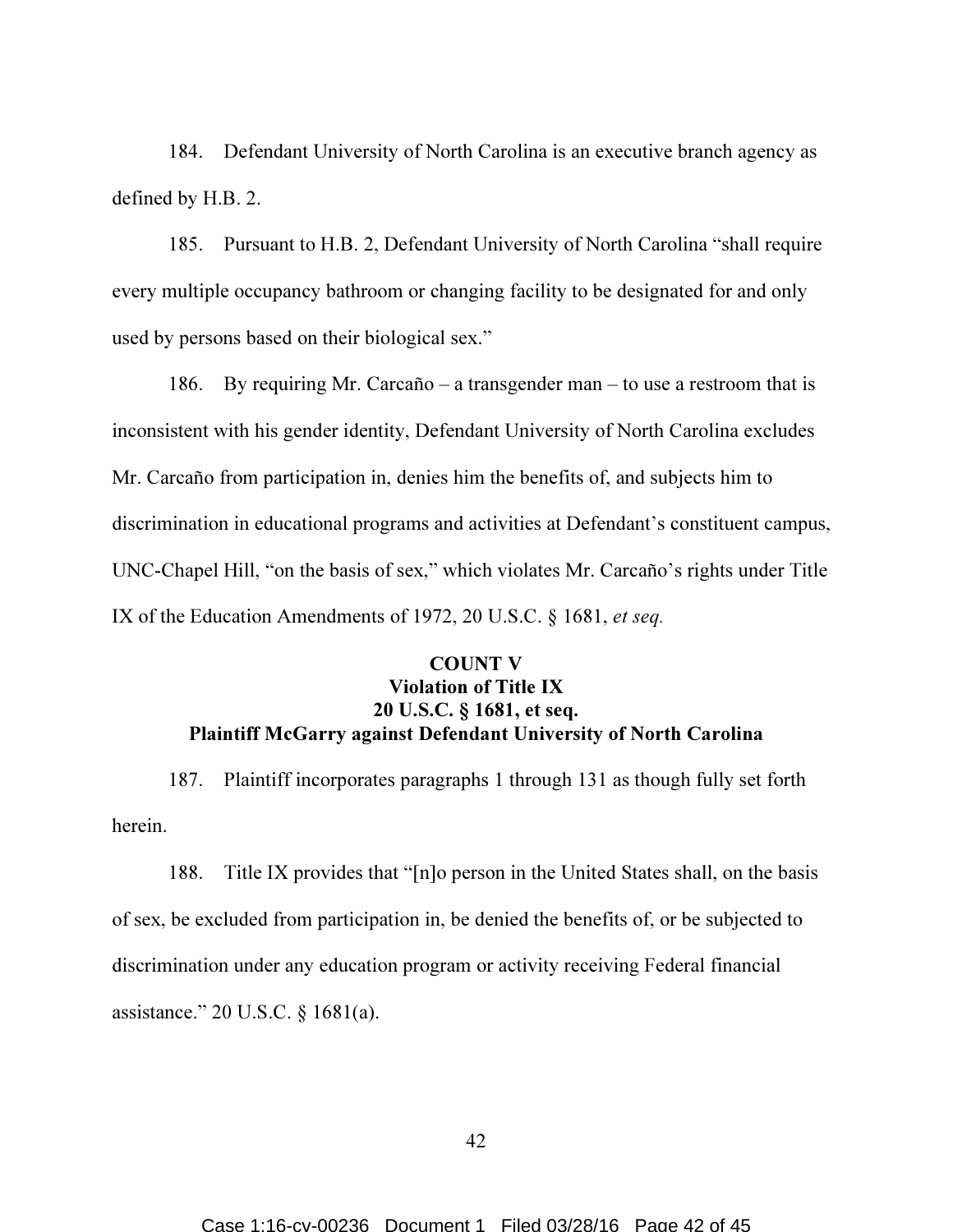189. Under Title IX, discrimination "on the basis of sex" includes discrimination on the basis of gender nonconformity, gender identity, transgender status, and gender transition.

190. Defendant University of North Carolina is an education program receiving federal financial assistance.

191. Defendant University of North Carolina is an executive branch agency as defined by H.B. 2.

192. Pursuant to H.B. 2, Defendant University of North Carolina "shall require every multiple occupancy bathroom or changing facility to be designated for and only used by persons based on their biological sex."

193. By requiring Mr. McGarry – a transgender man – to use a restroom that is inconsistent with his gender identity, Defendant University of North Carolina excludes Mr. McGarry from participation in, denies him the benefits of, and subjects him to discrimination in educational programs and activities at Defendant's constituent campus, UNC-Greensboro, "on the basis of sex," which violates Mr. McGarry's rights under Title IX of the Education Amendments of 1972, 20 U.S.C. § 1681, et seq.

#### PRAYER FOR RELIEF

WHEREFORE, Plaintiffs respectfully request that this Court enter judgment:

A. Declaring that the provisions of and enforcement by Defendants of H.B. 2 as discussed above violate Plaintiffs' rights under the Equal Protection and Due Process Clauses of the Fourteenth Amendment to the United States Constitution;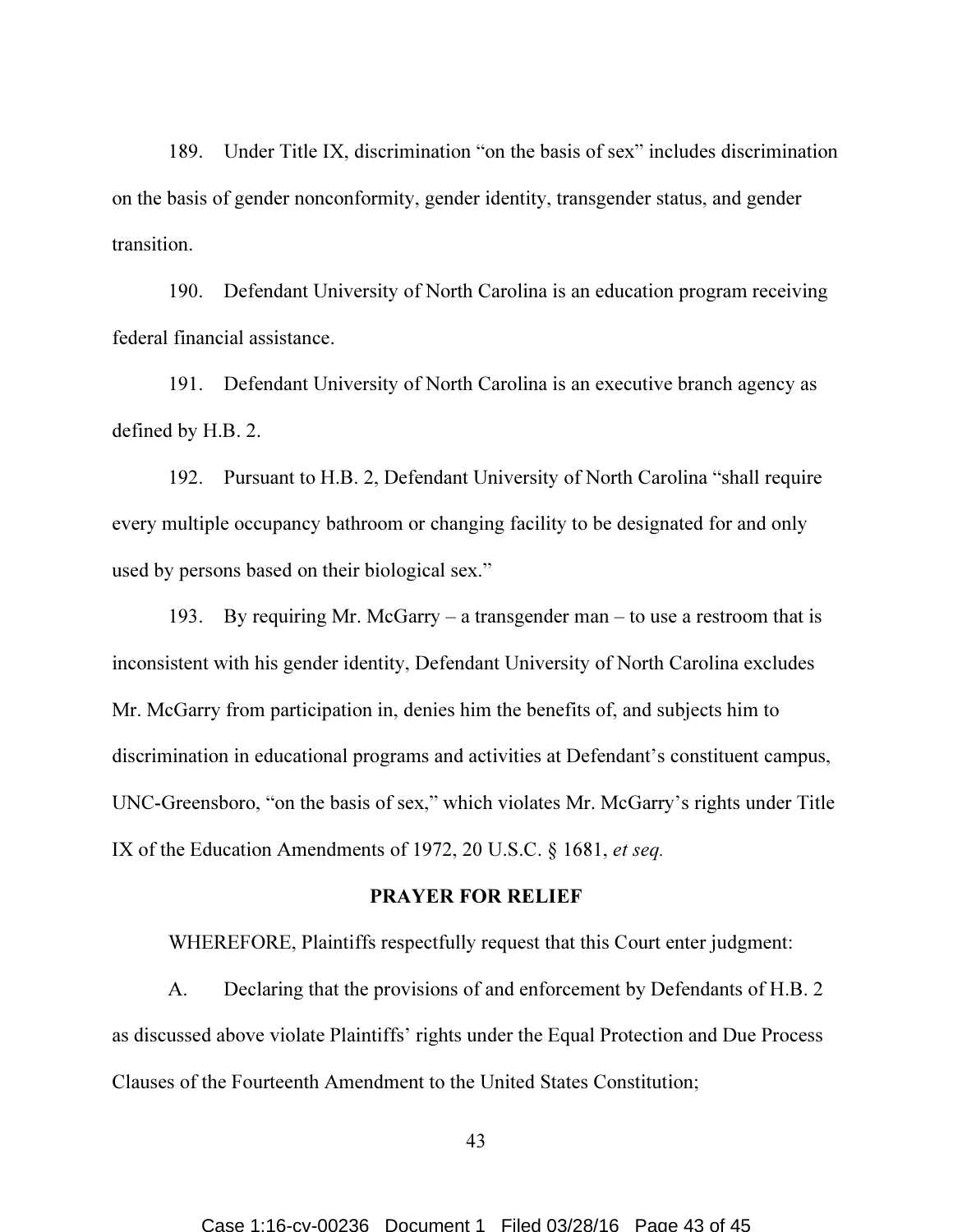B. Declaring that the provisions of and enforcement by Defendants of H.B. 2 as discussed above violate Plaintiffs' rights under Title IX;

C. Preliminarily and permanently enjoining enforcement by Defendants of H.B. 2 as discussed above;

D. Requiring Defendants in their official capacities to allow individuals, including transgender people, to use single-sex facilities in accordance with their gender identity in all public schools and universities, executive branch agencies, and public agencies; and requiring Defendants in their official capacities to allow local governments to enact and to continue to enforce anti-discrimination protections for LGBT people;

E. Awarding Plaintiffs their costs, expenses, and reasonable attorneys' fees pursuant to 42 U.S.C. § 1988 and other applicable laws; and

F. Granting such other and further relief as the Court deems just and proper.

G. The declaratory and injunctive relief requested in this action is sought against each Defendant; against each Defendant's officers, employees, and agents; and

///

///

///